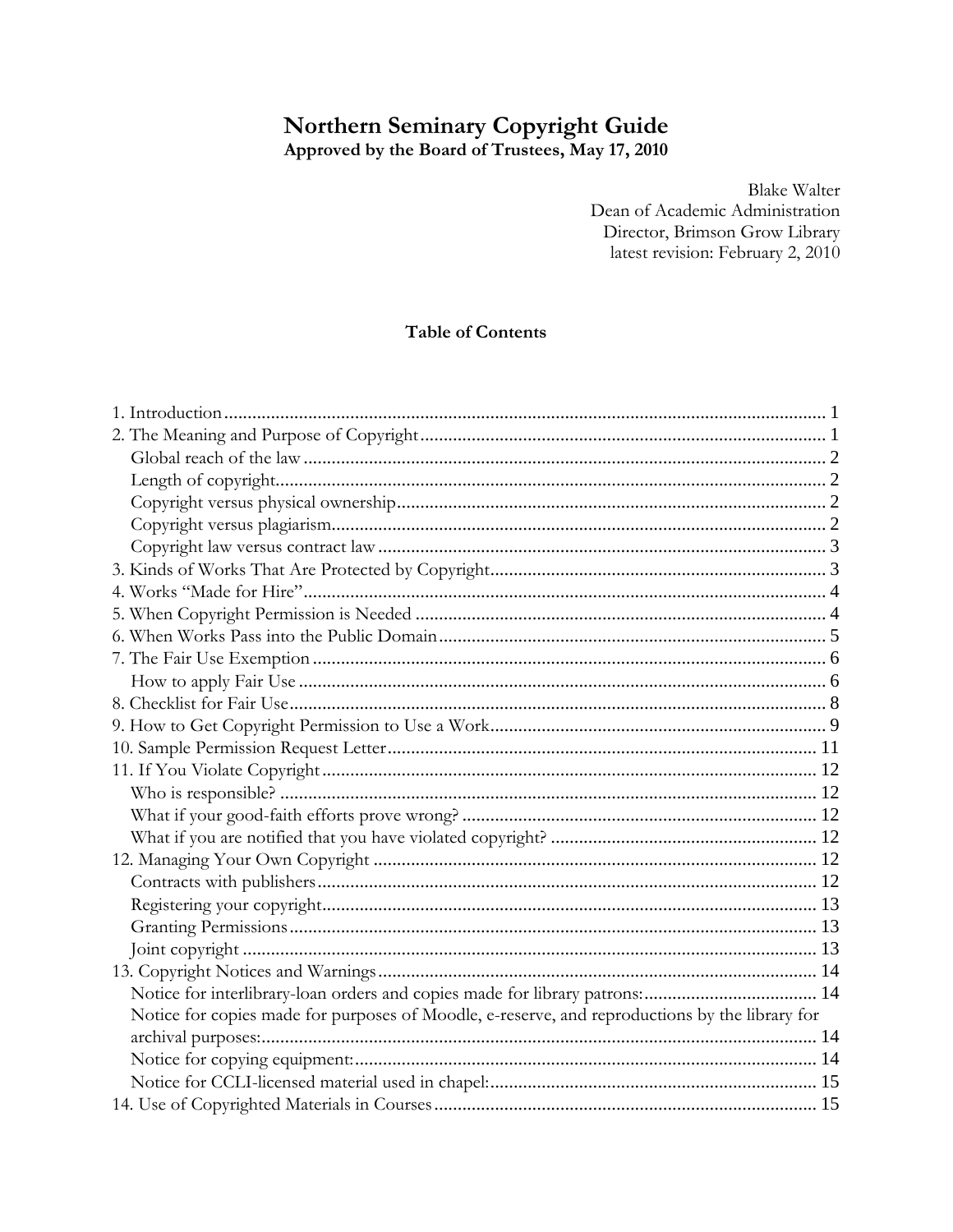| Note about the TEACH Act (http://www.copyright.gov/legislation/pl107-273.html)  20 |    |
|------------------------------------------------------------------------------------|----|
| 17. Non-Curricular—File Sharing or Copying CDs / DVDs / Documents / Other Media 21 |    |
|                                                                                    |    |
|                                                                                    |    |
|                                                                                    |    |
|                                                                                    |    |
|                                                                                    |    |
|                                                                                    | 23 |
|                                                                                    |    |
|                                                                                    |    |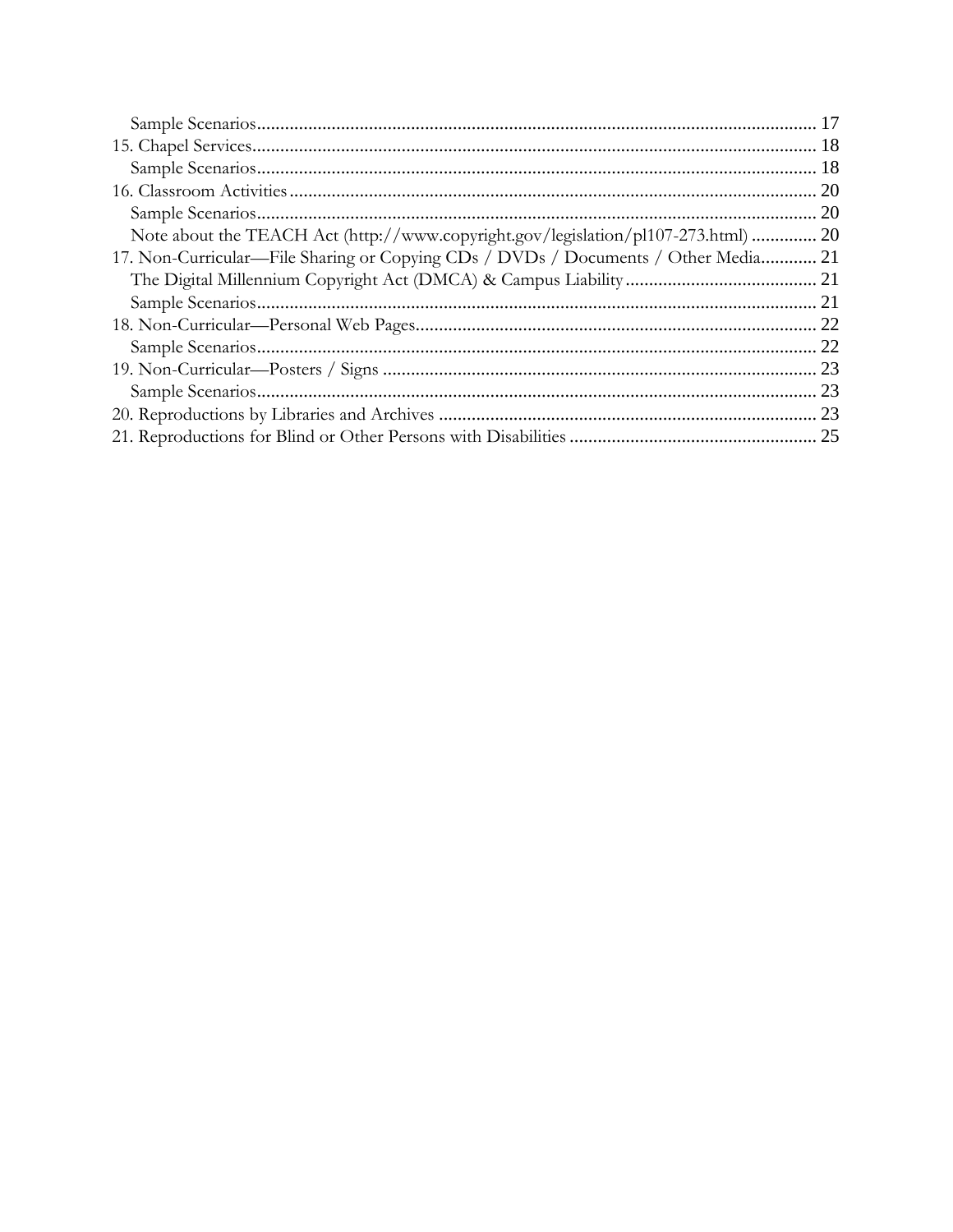### **1. Introduction**

The purpose of this guide is to provide information to faculty, staff, and students at Northern Seminary about how to comply with U.S. copyright law. Knowing the law and applying it in good faith enables us to exercise with confidence the rights we have as users of copyrighted works. This exercise enables our academic and campus life to flourish. Knowing the law also helps those of us who are authors and creators to understand and manage our own copyrights.

Unless a footnote states otherwise, all quotations in this guide are taken from the U.S. Copyright Act, Title 17, U.S. Code, as amended. The full text of the Act is available at http://www.copyright.gov/title17/.

This guide was not written by a lawyer. It provides a lay understanding of complex legal matters and should not be used as a substitute for legal advice.

Many thanks are due to Lisa Richmond and other intrepid copyright mavens at Wheaton College for providing access to the Wheaton College Copyright Guide under the terms of a Creative Commons license. Likewise, this guide, revised and adapted for Northern Seminary, is licensed under the Creative Commons Attribution-Noncommercial-Share Alike 3.0 United States License. To view the rights you have been granted under this license, please visit http://creativecommons.org/licenses/by-nc-sa/3.0/us. You may freely use, copy, adapt, or distribute this guide for non-commercial purposes, provided that you acknowledge Northern Seminary and Wheaton College as your source.

For more information about Northern Seminary's copyright policies, contact:

Course reserves or general inquiries: Blake Walter, (630)620-2115, bwalter@seminary.edu

CCLI information: Jennifer Ould, (630)620-2101, jould@seminary.edu

Designated Agent for Infringement Notification: Dwight Hawley, (630)620-2129, dhawley@seminary.edu

# **2. The Meaning and Purpose of Copyright**

Copyright is a limited, statutory monopoly granted to creators of "original works of authorship fixed in any tangible medium of expression." It comes into effect automatically at the time the work is created.

Copyright law governs more than just copying. It establishes the rights that creators have in relation to their works, as well as the rights others may have to reproduce, distribute, modify, display, or perform them. Copyright is best understood as a bundle of rights, each of which may be exercised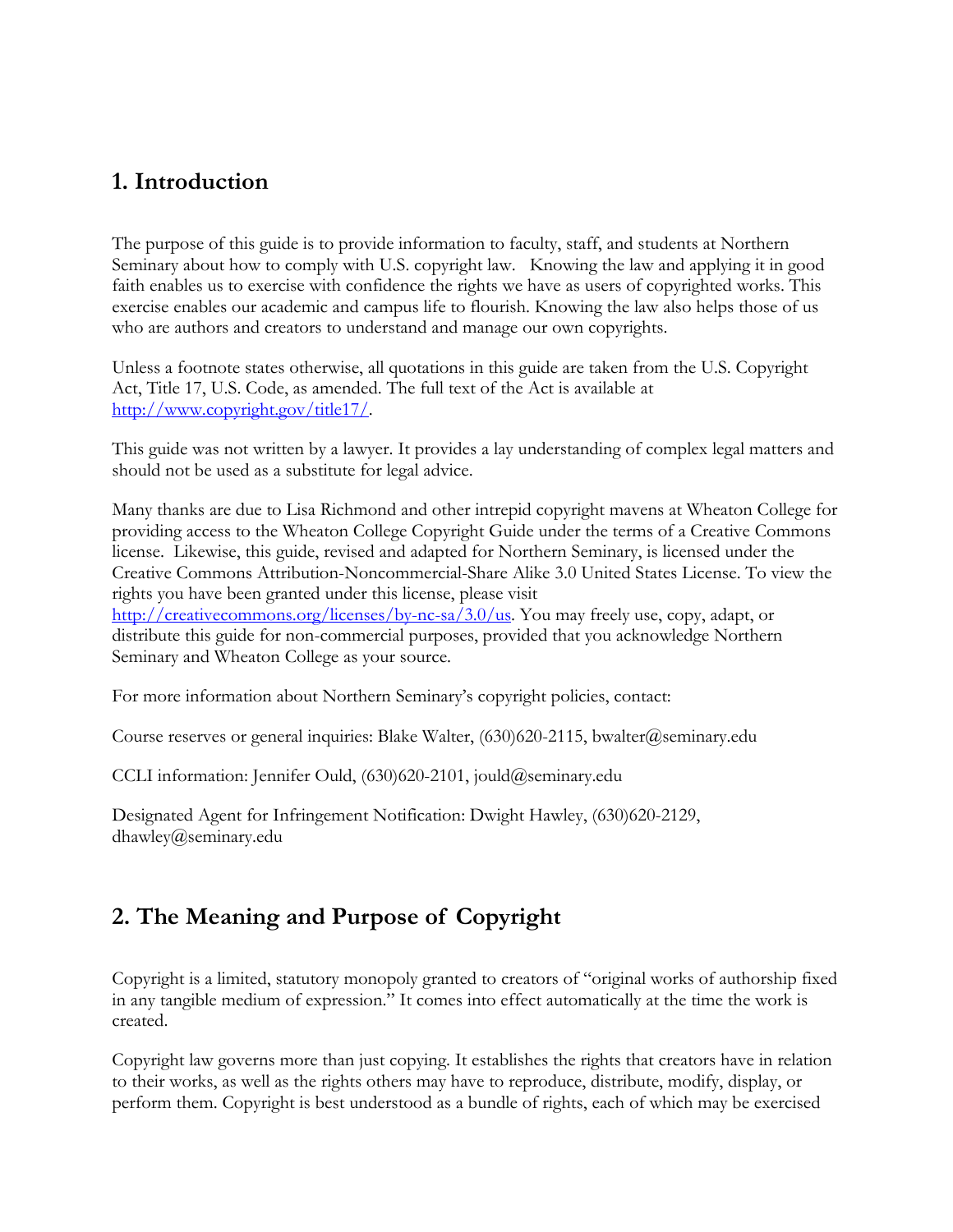independently. Note that copyright can be both "infinitely divisible" (aspects can be divided between an infinite number of other parties) and "completely alienable" (you can give away *all* copyright to a work; many publisher contracts require this).

Copyright exists to "promote the Progress of Science and useful Arts, by securing for limited Times to Authors and Inventors exclusive Right to their respective Writings and Discoveries." *U.S. Constitution, art. 1, sec. 8* 

"The primary objective of copyright is not to reward the labor of authors, but to promote the Progress of Science and useful Arts. To this end, copyright assures authors the right to their original expression, but encourages others to build freely upon the ideas and information conveyed by a work. This result is neither unfair nor unfortunate. It is the means by which copyright advances the progress of science and art."

*Supreme Court Justice Sandra Day O'Connor* 

"The constitutional purpose of copyright is to facilitate the flow of ideas in the interest of learning. The primary objective of our copyright law is not to reward the author, but rather secure for the public the benefits from creations of authors."

*U.S. House Report, Berne Convention Implementation Act of 1983* 

### **Global reach of the law**

Because of international treaties the U.S. has signed, works created or published in countries other than the United States are subject to U.S. copyright law when used in the United States.

### **Length of copyright**

Generally speaking, copyright lasts for the life of the author or creator, plus seventy years. Once this time is passed, works are said to enter the "public domain." For more information, see chapter six of this guide, "When Works Pass into the Public Domain."

### **Copyright versus physical ownership**

The copyright adhering to a work is not the same as ownership of a particular copy of that work. For example, if you own a musical recording you may sell or give it away, but you may not copy it unless your copying can be justified by an exemption granted in the law.

### **Copyright versus plagiarism**

Respecting copyright is not the same as giving proper attribution to the author or creator of a work you use. For example, it may be a violation of copyright to post on your Web site some material (text, image, etc.) that you copied from elsewhere on the Web, even if your posting clearly states the source of that image.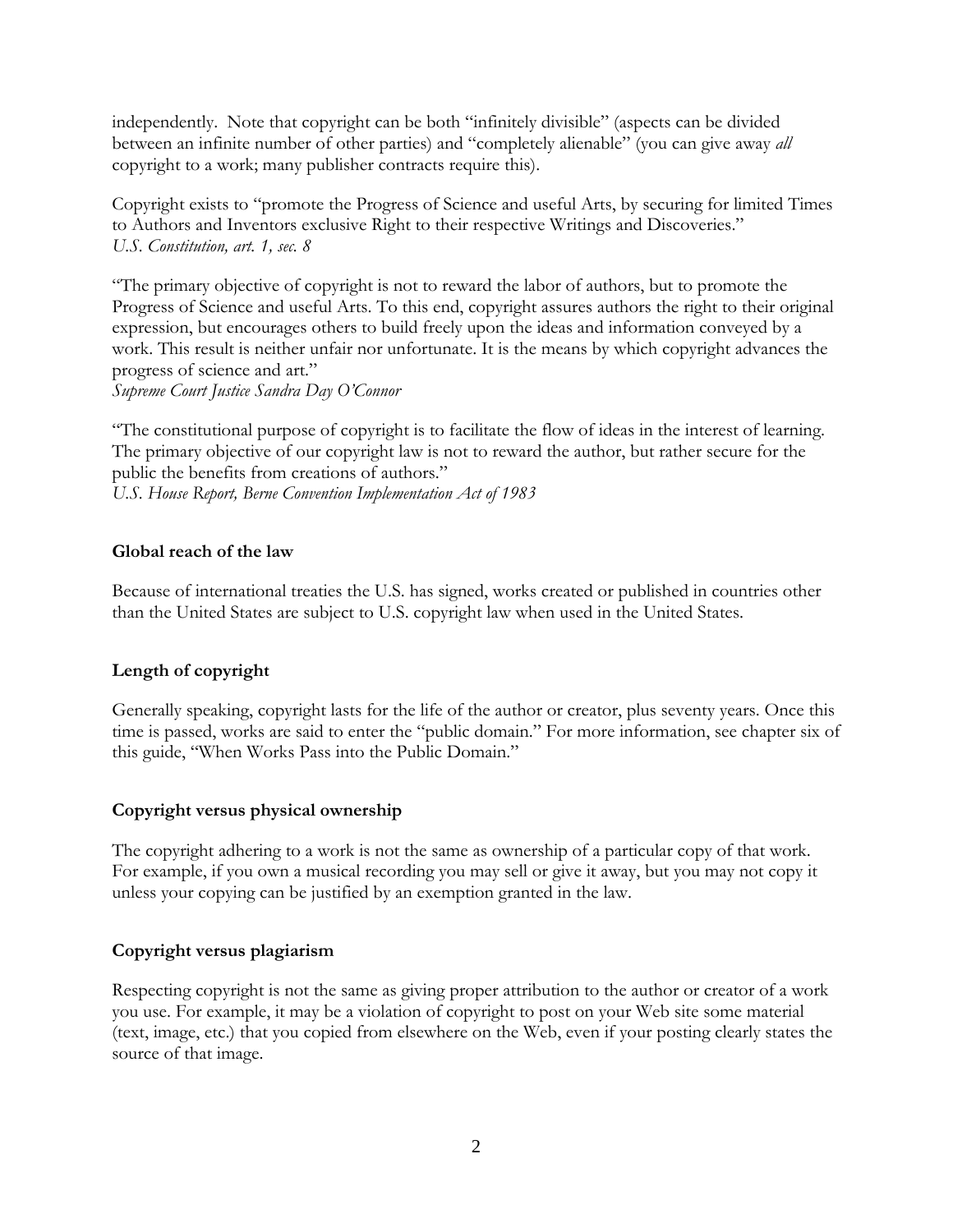### **Copyright law versus contract law**

Licensed works are governed by contract law. Contract law generally supersedes the provisions of copyright law and may give users more or fewer rights than the copyright law does.

### **3. Kinds of Works That Are Protected by Copyright**

Copyright law covers all "original works of authorship fixed in any tangible medium of expression," whether published or unpublished.

A work is considered *original* if it "embodies some minimum amount of creativity." (Kenneth D. Crews, *Copyright Essentials for Librarians and Educators* (Chicago: American Library Association, 2000), 9) For example, a translation of *The Lonely Planet Guide to Tasmania* and a particular arrangement of data may both be considered original works.

*Fixed* means that the work exists in a form that has "more than transitory duration." A cake decorated with a Happy Birthday message is unlikely to be fixed, but a Web site almost certainly is.

*Tangible medium of expression* refers to what can be seen, heard, or felt, either directly or with the assistance of a machine or device now known or later developed. Such works include, for example:

- literary works (this designation covers works composed of words and/or numbers, such as books, articles, Web sites, and software programs)
- musical works, including any accompanying words
- dramatic works, including any accompanying music
- pantomimes and choreographic works
- pictorial, graphic, and sculptural works
- motion pictures and other audio-visual works
- sound recordings
- architectural works

Copyright protection does not extend to:

- facts, ideas, procedures, processes, systems, methods of operation, concepts, principles, or discoveries. Note however that a particular expression or arrangement of facts, ideas, etc., may be protected.
- works of the U.S. federal government or any U.S. federal government employee acting within the scope of his/her employment
- works in the public domain
- works for which copyright has expired (thus in the public domain)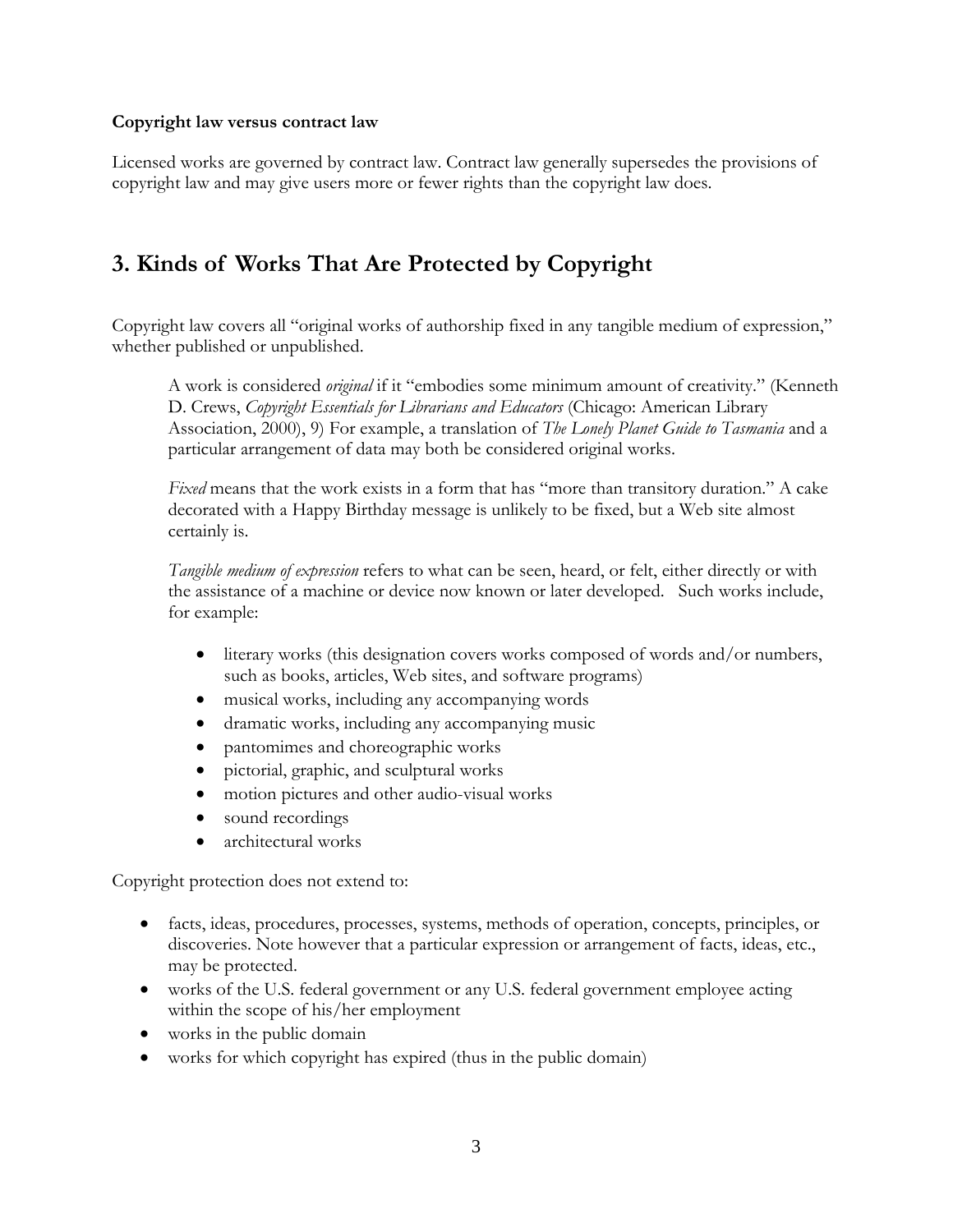Use the information in chapter 6 of this guide, "When Works Pass into the Public Domain," to determine the copyright status of the work you wish to use.

### **4. Works "Made for Hire"**

Works "made for hire" are created by an employee within the scope of his or her employment. Administrative reports, committee minutes, the seminary catalog, this copyright guide, and software programs written for seminary activities are all examples of works "made for hire." The seminary is deemed to hold the copyright to such works.

As an important exception to this doctrine, many educational institutions consider that the copyright to scholarly works created by faculty (such as books, articles, musical compositions, and art) generally belongs to the faculty member. Institutions and faculty members may enter into an agreement at any time to reassign some or all of these rights in particular cases.

Northern Seminary retains a non-exclusive right to all course materials created by faculty for courses taught at Northern Seminary. Materials such as (but not limited to) syllabi, reading lists, recorded lectures, exam materials, or Moodle courses can be used, modified, or redistributed by the seminary.

The question of copyright needs to be considered carefully when using the services of independent contractors. Independent contractors are generally not considered employees for copyright purposes, and thus their work is not "made for hire." For example, a film production company that is hired to make a promotional film will retain copyright of that film unless it assigns the copyright to the institution. Any rights that are to be assigned to the institution need to be clearly stated in writing before such projects begin.

# **5. When Copyright Permission is Needed**

Follow these steps to determine whether you need to get copyright permission in order to reproduce, distribute, modify, display, or perform a particular work. In addition, please consult chapters 14 through 28 of this guide for more specific information.

- 1. Is the work subject to a license agreement? Check the item itself and any accompanying documentation. The terms of the license agreement generally supersede copyright law.
- 2. If the work is not subject to a license agreement, is it in the public domain? See chapter 6 of this guide, "When Works Pass into the Public Domain." Works in the public domain have no copyright restrictions.
- 3. If the work is not in the public domain, has permission for your intended use already been granted by the copyright owner?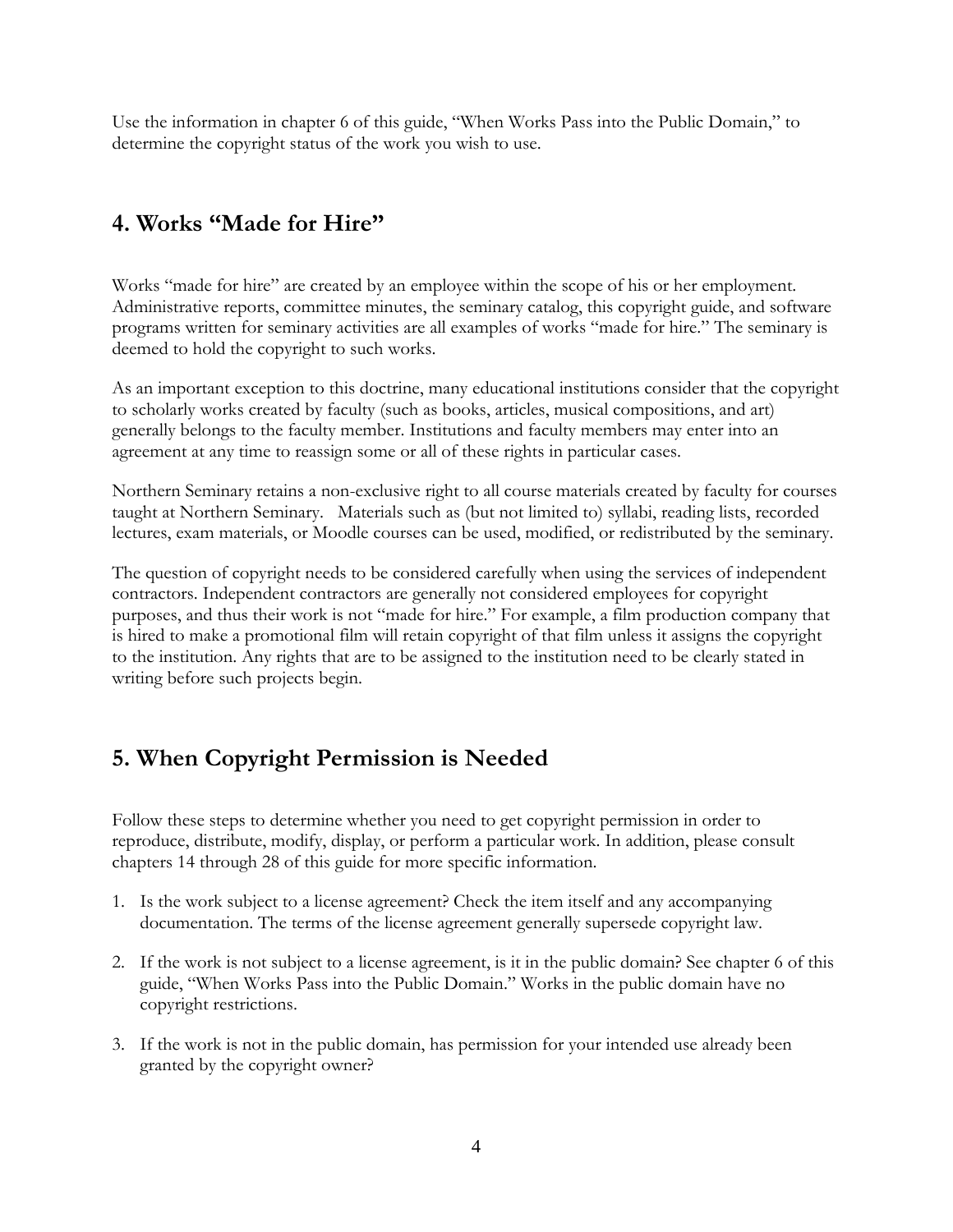If you wish to post a journal article in Moodle, for example, check the copyright page of the journal or the publisher's Web site to see if the publisher has already granted permission for educational uses such as this.

If you are the author of a journal article, visit http://www.sherpa.ac.uk/romeo to determine whether the publisher automatically grants permission for your use.

Particularly for online documents, check for a statement of a Creative Commons license. For more information, see http://creativecommons.org.

- 4. If the work is not in the public domain, is your intended use justified by Fair Use? See chapter 7 of this guide, "The Fair Use Exemption."
- 5. If none of the above applies, is there a particular copyright exemption given in the law, applying to your intended use? These exemptions are described in chapters 14 through 28 of this guide.
- 6. If none of the above applies, you must get permission from the copyright holder. See chapter 9 of this guide, "How to Get Copyright Permission to Use a Work."

## **6. When Works Pass into the Public Domain**

| <b>Time of Publication</b>       | <b>Conditions</b>                                                               | <b>Public Domain Status</b>        |  |  |
|----------------------------------|---------------------------------------------------------------------------------|------------------------------------|--|--|
| Before 1923                      | None                                                                            | In public domain                   |  |  |
| Between 1923 and 1978            | Published without a<br>copyright notice                                         | In public domain                   |  |  |
| Between 1978 and<br>1 March 1989 | Published without a<br>copyright notice, and without<br>subsequent registration | In public domain                   |  |  |
| Between 1978 and<br>1 March 1989 | Published without a<br>copyright notice, but with<br>subsequent registration    | 70 years after death of author $*$ |  |  |
| Between 1923 and 1963            | Published with copyright<br>notice, but copyright was not<br>renewed            | In public domain                   |  |  |
| Between 1923 and 1963            | Published with copyright<br>notice and copyright was<br>renewed                 | 95 years after publication date    |  |  |

From Carrie Russell, Complete Copyright: An Everyday Guide for Librarians (American Library Association, 2004). Used by permission.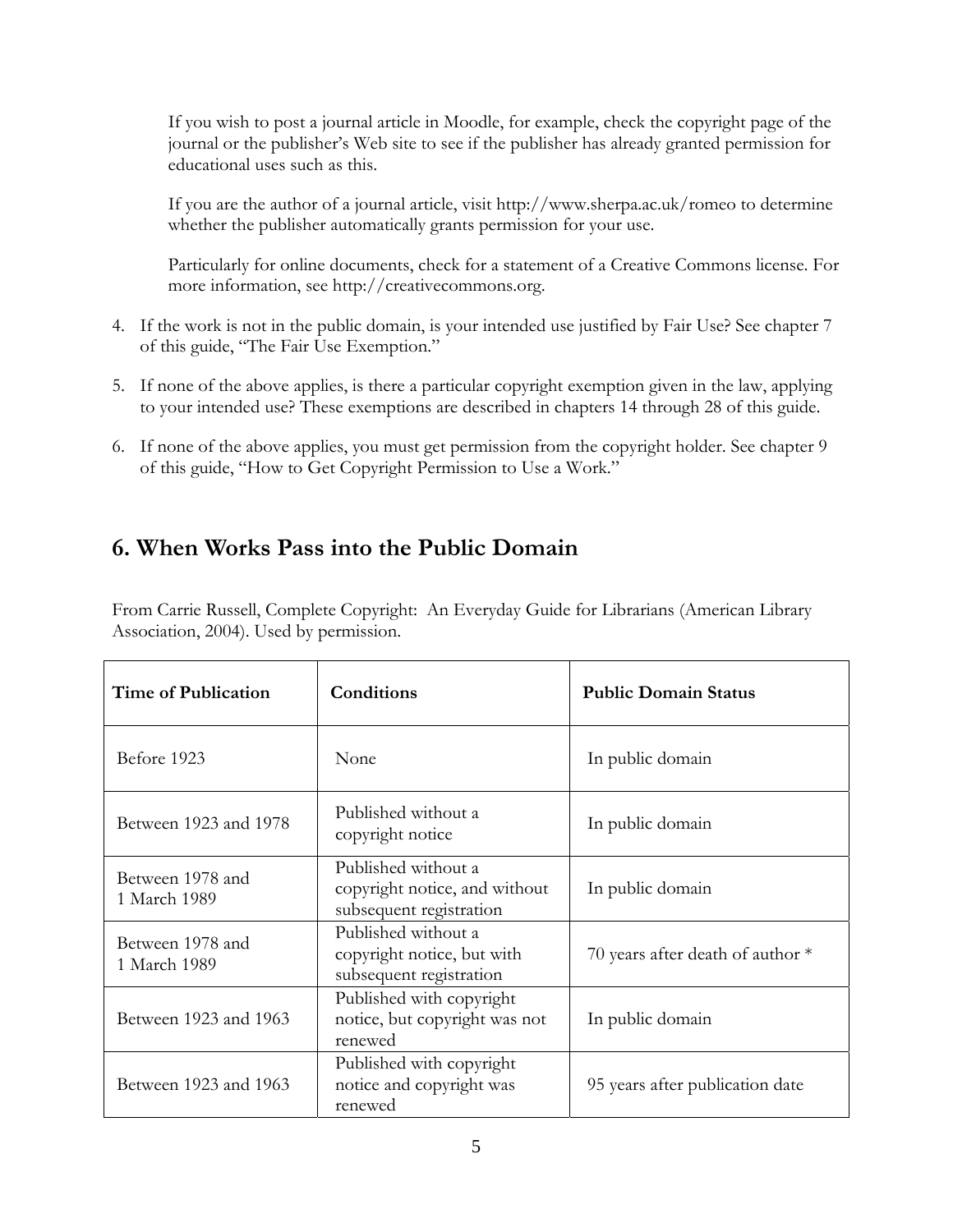| Between 1964 and 1978            | Published with copyright<br>notice | 70 years after death of author *   |
|----------------------------------|------------------------------------|------------------------------------|
| Between 1978 and<br>1 March 1989 | Published with copyright<br>notice | 70 years after death of author *   |
| After 1 March 1989               | <b>None</b>                        | 70 years after death of author $*$ |

\* If the work is of corporate authorship, copyright endures for the shorter of 95 years from publication, or 120 years from creation.

## **7. The Fair Use Exemption**

Many activities of seminary life may fall under the Fair Use exemption of the Copyright Act. This exemption states, in part:

"The fair use of a copyrighted work, including such use by reproduction in copies . . . for purposes such as criticism, comment, news reporting, teaching (including multiple copies for classroom use), scholarship, or research, is not an infringement of copyright. In determining whether the use made of a work in any particular case is a fair use the factors to be considered shall include—

(a) the purpose and character of the use, including whether such use is of a commercial nature or is for nonprofit educational purposes;

(b) the nature of the copyrighted work;

(c) the amount and substantiality of the portion used in relation to the copyrighted work as a whole; and

(d) the effect of the use upon the potential market for or value of the copyrighted work.

The fact that a work is unpublished shall not itself bar a finding of fair use if such finding is made upon consideration of all the above factors."

*§107, Copyright Act* 

### **How to apply Fair Use**

Fair Use is a balancing test; each situation must be decided by analysis of the four factors. To date, the courts have provided little guidance in the interpretation of Fair Use in academic contexts. **The few examples of case law that do exist, however, strongly weight factor (d).** The more the reproduction of a copyrighted work can be demonstrated to *adversely* affect the potential market for that work, the *less likely* it becomes that the other three factors will outweigh the market value impact.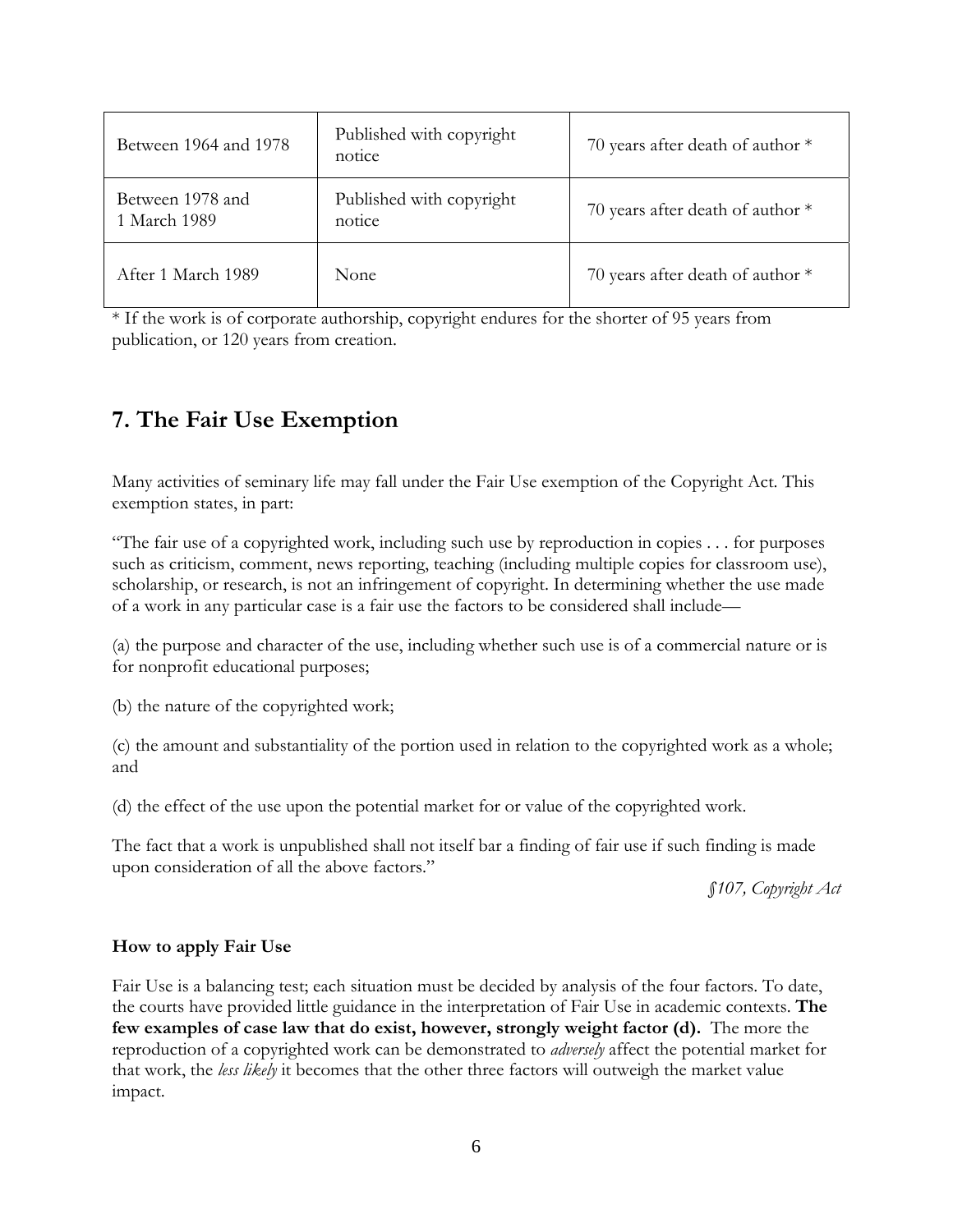Congress has stated that "the doctrine [of Fair Use] is an equitable rule of reason, no generally applicable definition is possible, and each case raising the question must be decided on its own facts." The more clearly each factor favors your intended use, the more confident you may be that the use is fair.

A helpful amplification of the four factors is provided in chapter 8 of this guide, "Checklist for Fair Use." This checklist has no legal standing, however, and does not replace the need for you to apply "an equitable rule of reason" in any given situation. To assist you, sample scenarios have been included in most of the chapters of this guide that address specific situations.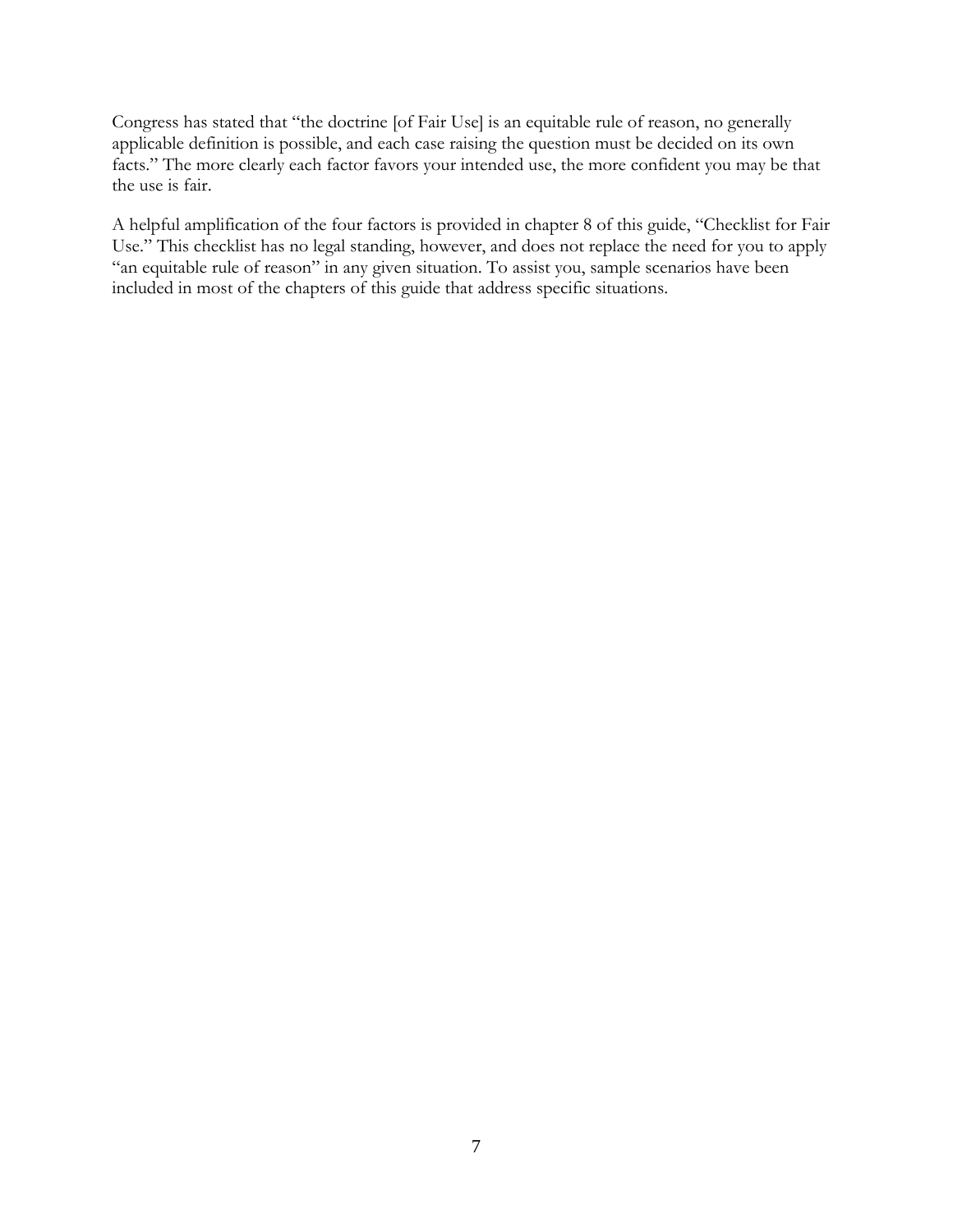### **8. Checklist for Fair Use**

Used with permission from Duke University:

http://library.duke.edu/about/depts/scholcomm/copyright-and-fair-use.pdf

Kevin Smith at Duke adapted this from a checklist created by Kenny Crews (Columbia) and Dwayne Buttler (Louisville) which is available under a shared CC license.

### **FACTOR ONE – PURPOSE OF THE USE**

#### Favoring Fair Use

□ Educational

o Teaching (including multiple copies for classroom use) o Research

- o Scholarship
- o Criticism
- o Comment

### Disfavoring Fair Use

□ Commercial, entertainment or other use.

- □ Verbatim or exact copy, not transformative.
- $\Box$  Profit generating use.
- □ Transformative or Productive use (Changes the work to serve a new purpose)
- $\Box$  Nonprofit use.

### **FACTOR TWO – NATURE OF THE COPYRIGHTED MATERIAL**

- Favoring Fair Use
- □ Factual, nonfiction, news
- $\Box$  Published work

#### Disfavoring Fair Use

- $\Box$  Creative or consumable work. (art, music, feature film, fiction; workbook, case study or test)
- $\Box$  Unpublished work

### **FACTOR THREE – AMOUNT COPIED**

#### Favoring Fair Use

- □ Small quantity used—e.g. single chapter or other short excerpt (less than 10% of the whole work).
- $\Box$  Portion used is not central to work as a whole.
- $\Box$  Amount is appropriate to the educational purpose.

### Disfavoring Fair Use

- $\Box$  Large portion or entire work.
- $\Box$  Portion used is central or the "heart" of the work.
- $\Box$  Includes more than necessary for educational purpose.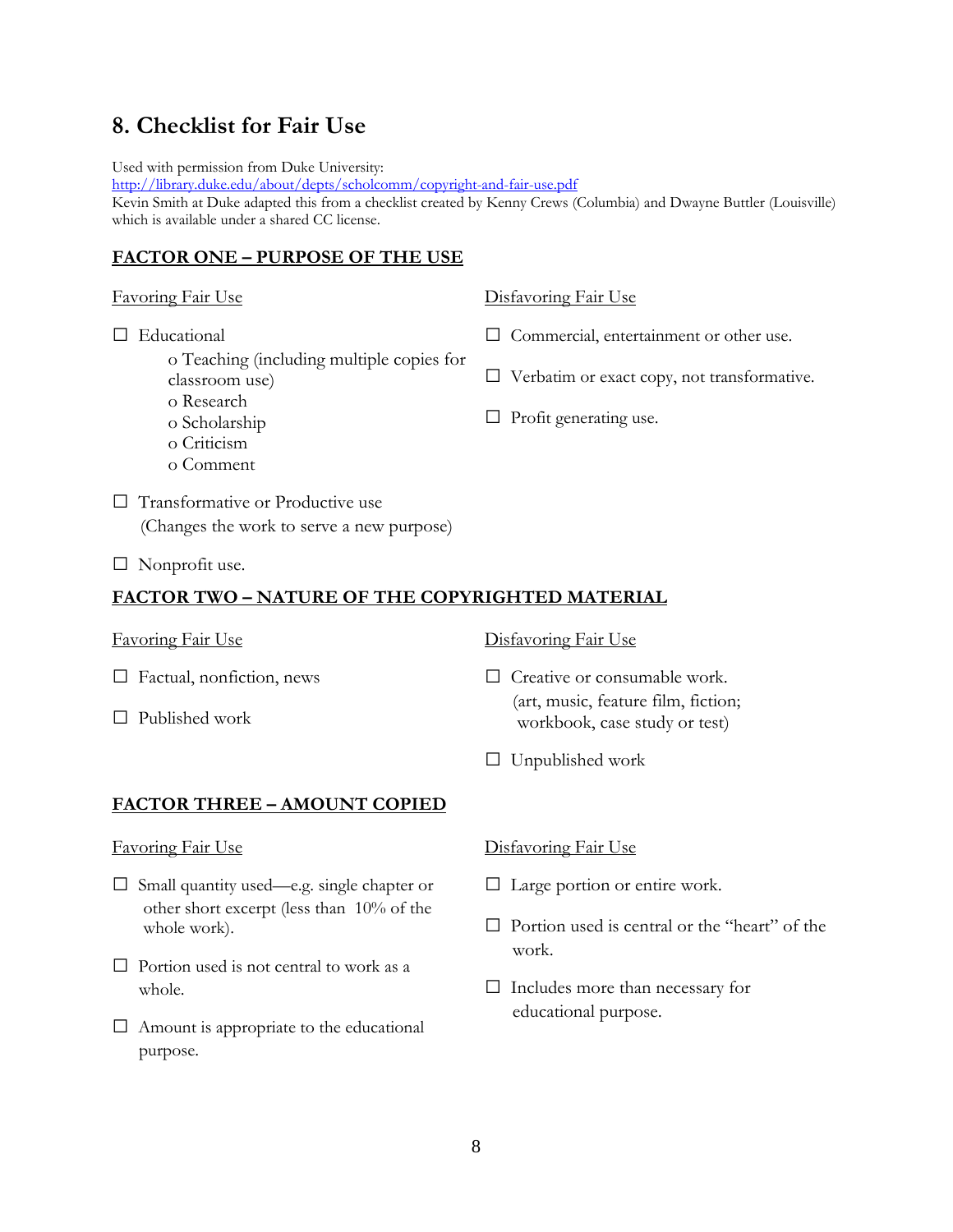### **FACTOR FOUR -- EFFECT ON THE MARKET FOR THE ORIGINAL**

#### Favoring Fair Use

- $\square$  No significant effect on the market or potential market for the copyrighted work.
- $\Box$  One or few copies made and/or distributed.
- $\square$  No longer in print; absence of licensing mechanism.
- $\square$  Restricted access (limited to students in a class or other appropriate group).
- $\Box$  One-time, spontaneous use (no time to obtain permission).

### Disfavoring Fair Use

- $\Box$  Cumulative effect of copying would be to substitute for purchase of work.
- $\square$  Numerous copies are made and/or distributed.
- $\Box$  Reasonably available licensing mechanism for obtaining permission exists (CCC license or off-prints for sale)
- $\Box$  Copy will be available on the Web or otherwise broadly distributed.
- □ Repeated or long-term use.

# **9. How to Get Copyright Permission to Use a Work**

Before following these steps, please consult chapter 5 of this guide, "When Copyright Permission is Needed."

- 1. Identify the copyright holder. Many works provide this information in a copyright notice on the item itself. The records of the U.S. Copyright Office may be searched at http://www.copyright.gov. Stanford University Library also makes available a database of copyright-renewal records at http://collections.stanford.edu/copyrightrenewals.
- 2. If the copyright holder can be identified, look for instructions on the holder's Web site. If the copyright holder does not provide instructions or if the holder is an individual, send a written letter as shown in chapter 10 of this guide, "Sample Permission Request Letter."
- 3. If the copyright holder or contact information cannot be identified, place your request through the Copyright Clearance Center (http://www.copyright.com) or one of the agencies listed below.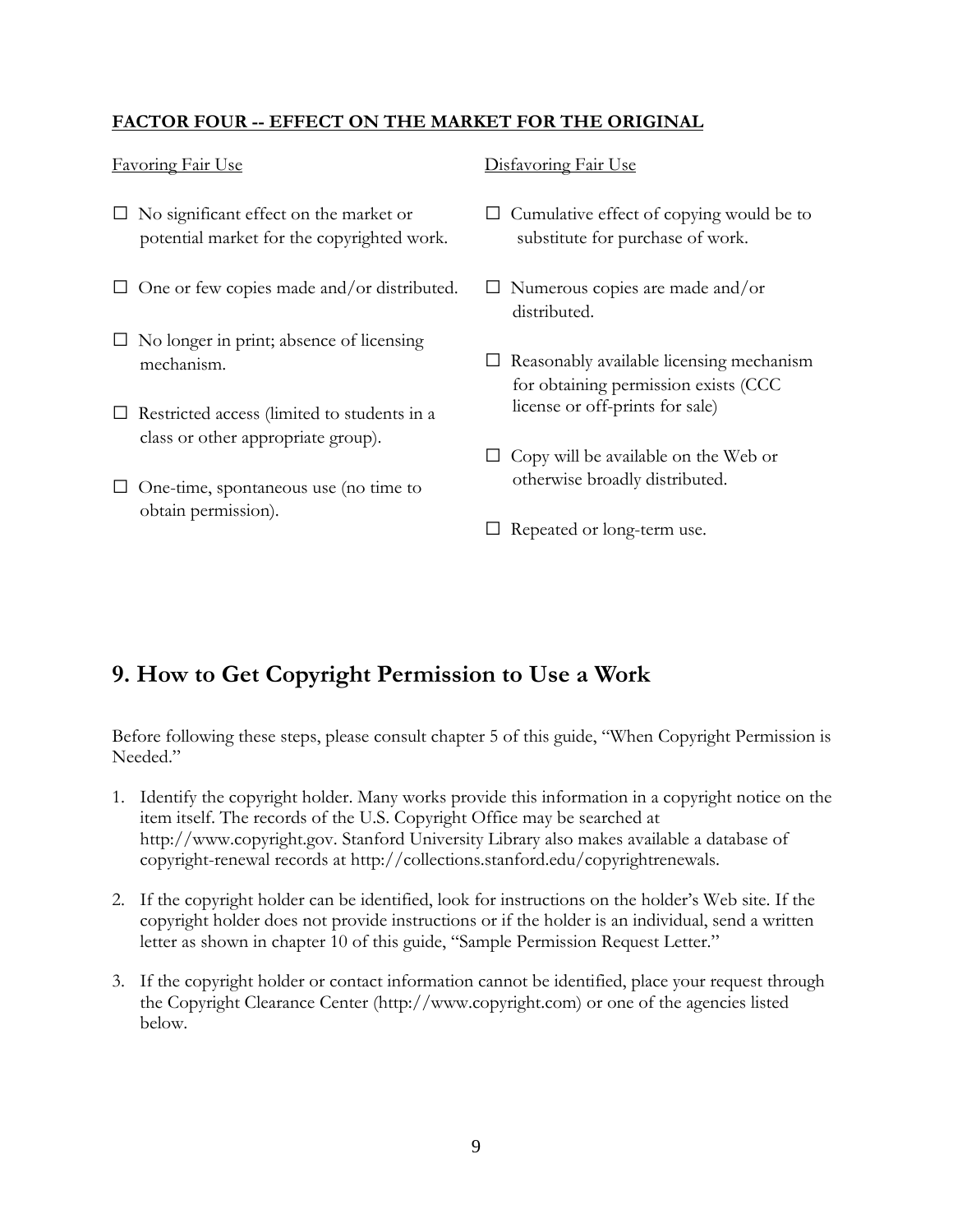### **Music:**

American Society of Composers, Authors and Publishers, http://www.ascap.com/licensing Broadcast Music, Inc., http://www.bmi.com/licensing SESAC, http://www.sesac.com/licensing/obtain\_a\_license.aspx

### **Films:**

Motion Picture Licensing Corporation http://www.mplc.org

#### **Plays:**

Dramatists Play Service, Inc., http://www.dramatists.com/text/licensing.html Baker's Plays (http://www.bakersplays.com)

- 4. The copyright holder may decide to charge you for permission. Permissions received through agencies will almost certainly come with a non-negotiable fee. Only materials where permission is granted without cost may be used in Northern Seminary courses.
- 5. Keep records of all correspondence. If you receive oral permission from the copyright holder, follow up with a written confirmation.
- 6. It is good form to publicly thank copyright holders for permissions received. This is often done in an acknowledgements section of the new work you create or publish.
- 7. Note that failure to receive permission (for example, when the copyright holder does not respond to your request) does not necessarily justify the use of a work.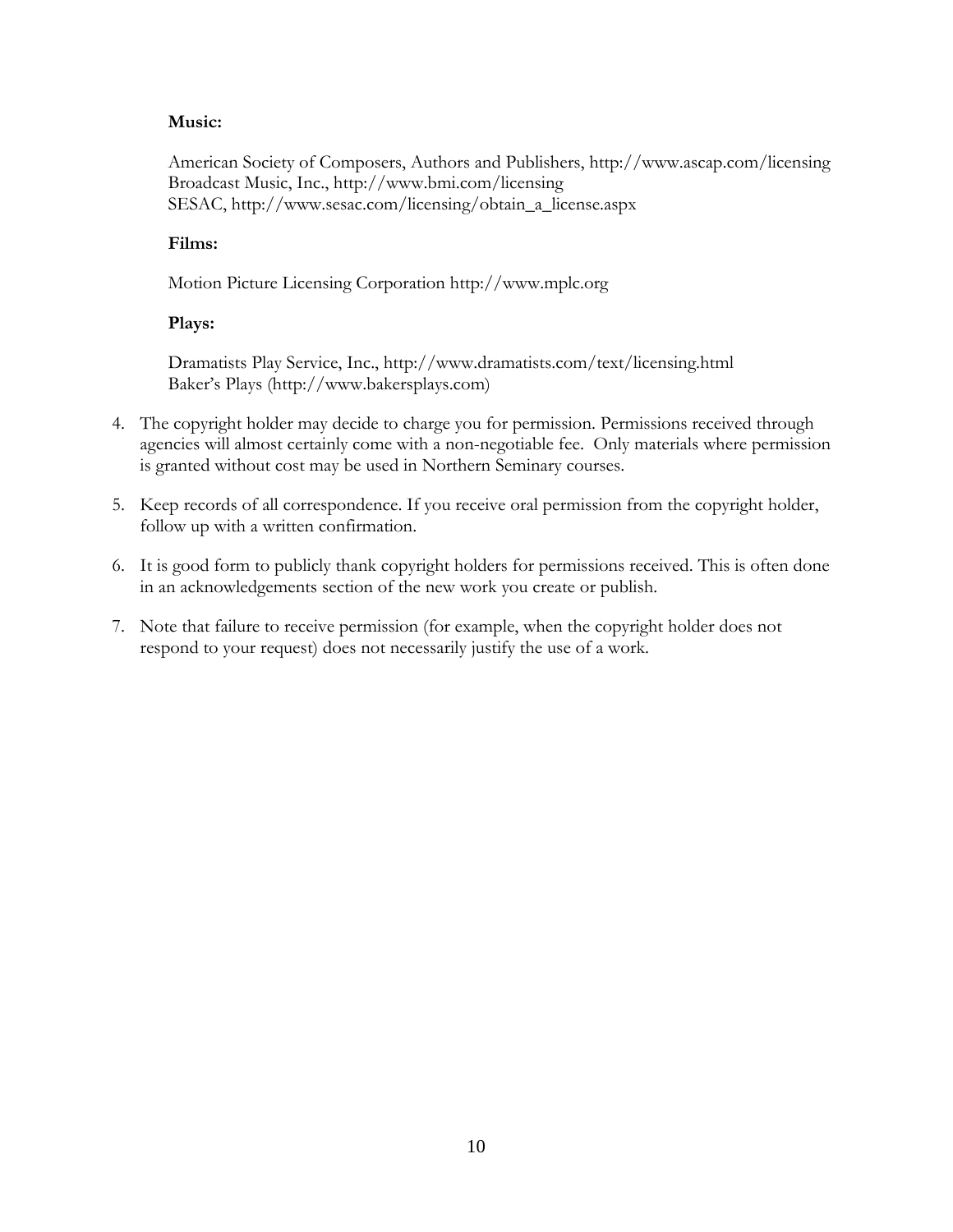### **10. Sample Permission Request Letter**

If sending via postal mail, include a self-addressed, stamped envelope:

[date]

[copyright owner's or agent's name and address]

Dear [copyright owner or agent]:

I am writing to ask your permission to use [give full citation of the work] for the purpose of [describe the intended use in sufficient detail, especially whether the material will be posted online or will only be distributed in hard copy].

Please complete and return this form to me at your earliest convenience. Thank you very much for your consideration.

Sincerely yours,

[your name, position, and contact information]

I do \_\_\_\_\_\_ do not \_\_\_\_\_\_ grant permission for my work to be used for the purpose stated above.

Name \_\_\_\_\_\_\_\_\_\_\_\_\_\_\_\_\_\_\_\_\_\_\_\_\_\_\_\_\_\_\_\_\_\_\_\_

Signature \_\_\_\_\_\_\_\_\_\_\_\_\_\_\_\_\_\_\_\_\_\_\_\_\_\_\_\_\_\_\_\_\_

Date \_\_\_\_\_\_\_\_\_\_\_\_\_\_\_\_\_\_\_\_\_\_\_\_\_\_\_\_\_\_\_\_\_\_\_\_\_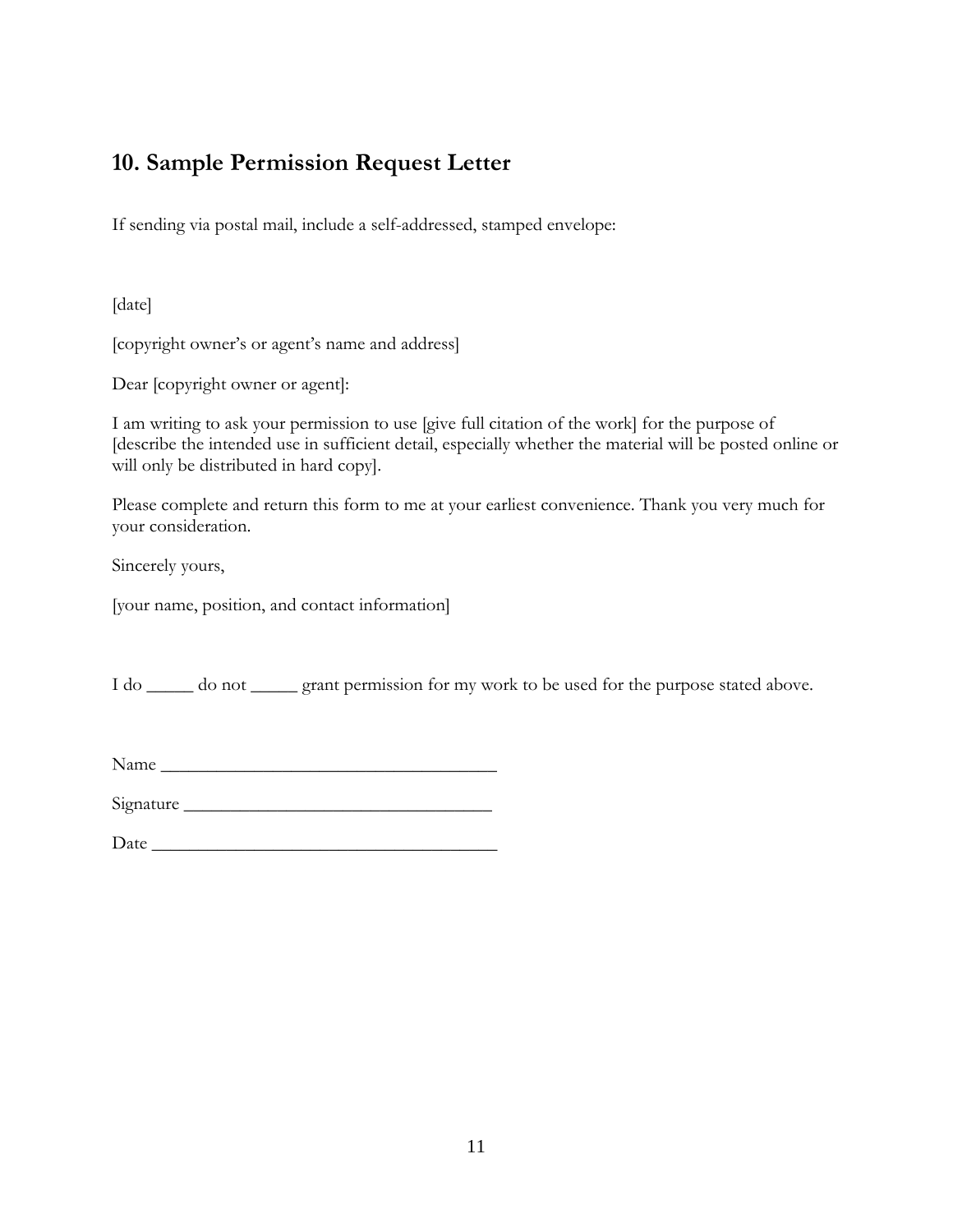### **11. If You Violate Copyright**

### **Who is responsible?**

According to the law, responsibility to avoid violating copyright rests primarily upon the individual, not the academic institution. It is important therefore that you make a good-faith effort to understand the law and comply with it.

### **What if your good-faith efforts prove wrong?**

The only way to know for sure that you've applied the law incorrectly would be a court ruling against you. It is reassuring to know, however, that academic employees acting within the scope of their employment will not be held liable for the statutory damages of copyright infringement if they "reasonably believed and had reasonable grounds for believing that [their] use was fair use" (§504 c. 2, Copyright Act – see http://www.copyright.gov/title17/92chap5.html#504).

### **What if you are notified that you have violated copyright?**

The responsibility to monitor copyright compliance rests with the copyright holder. If a copyright holder believes that you have violated copyright, that person or his/her lawyer will most likely send you a "cease and desist" letter. If you receive such a letter but do not wish to comply because you believe your use is justified under the law, please notify Blake Walter, Brimson Grow Library, (630)620-2115, bwalter@seminary.edu. In some cases, we may choose to get legal advice.

# **12. Managing Your Own Copyright**

### **Contracts with publishers**

When your book, article, image, or other work is accepted for publication, the publisher will give you a contract to sign. This contract usually transfers to the publisher all copyright of your work. The publisher is granted not only the exclusive right to publish your work, but also the exclusive right to enter into contracts or give permission for future uses of your work (such as its inclusion in a product such as JSTOR, its re-publication, or use by individual people) and to charge permission fees for such uses. Once you transfer your copyright to a publisher, even you, the author, must seek the publisher's permission for uses beyond what is permitted by Fair Use and the other exemptions specified in the law.

Although it may prove difficult, you are entitled to negotiate the contract. For example, you may want to assign to a publisher the right to publish your article in a scholarly journal, but reserve the right to make your article available on the Web in a publicly accessible archive after a certain length of time has passed.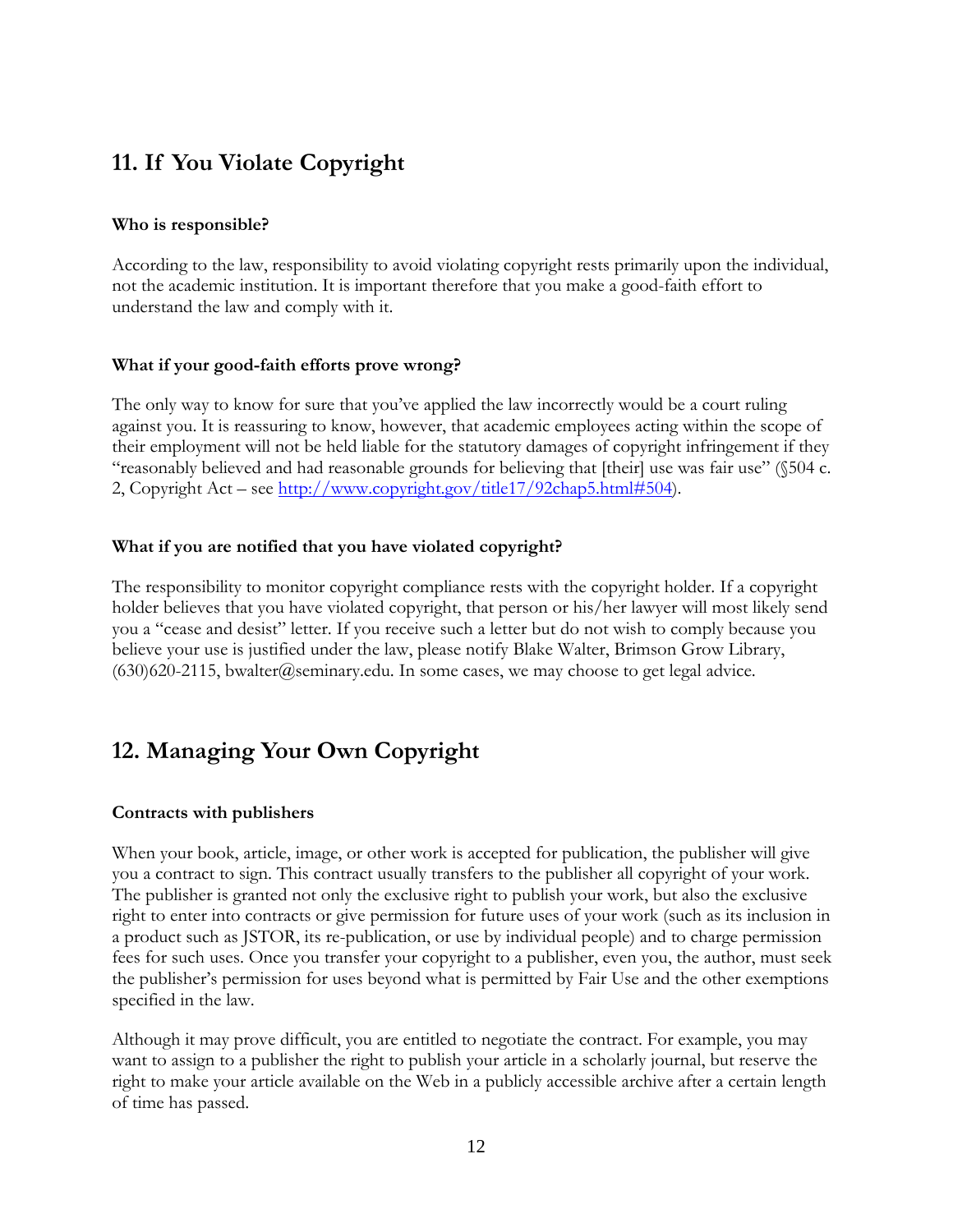Some publishers permit professors and students to freely copy works or parts of work for many academic uses. Other publishers have restrictive policies and require high permission fees. Consider the model you want to support. Copyright is one consideration among many to bear in mind when deciding which publishers to consider for your own publications.

This is not to say that publishers who charge permission fees are acting unfairly. Each publisher has a legitimate interest in how the works it publishes are made available and used, and at what price. The copyright law is concerned with balancing the interests of copyright holders and users of copyrighted works, in order to "promote the progress of science and the useful arts" (see chapter 2 of this guide, "The Meaning and Purpose of Copyright"). The better you understand copyright law, the better equipped you are to encourage publishers to maintain this balance.

### **Registering your copyright**

To register your copyright, follow the instructions provided by the U.S. Copyright Office at http://www.copyright.gov. As of January 2010, the registration fee is \$35.

It is not necessary to register your copyright in order to assert it. It is recommended that you do so, however, for the following reasons:

If you want to encourage people to seek your permission for uses beyond what the law grants them, you should make it possible for them to find out who you are and how you may be reached.

If you do not register your copyright with the U.S. Copyright Office, you may not be able to collect damages in the event of a lawsuit.

### **Granting Permissions**

As a copyright holder, you may assign or license all or some of your rights to others. For example, you may decide to allow unlimited copying and distribution of your work with the proviso that the uses made of it be strictly non-commercial. Or, you may allow one theatre club to perform your play but not give permission to other clubs.

If you retain copyright to your work, consider marking it with a Creative Commons license in order to provide potential users with information about the types of uses you are willing to grant automatically. This will obviate the need for the user to get in touch with you to ask permission for those uses, and may help make your work more widely known and used. For more information, please consult http://www.creativecommons.org/license.

Exclusive rights must be granted in writing, but nonexclusive rights (that is, rights you give to more than one party) can be granted orally as well as in writing.

### **Joint copyright**

You may hold copyright jointly with other creators or authors of a work. In such cases, the parties are free to exercise their rights independently, including the right to grant non-exclusive rights to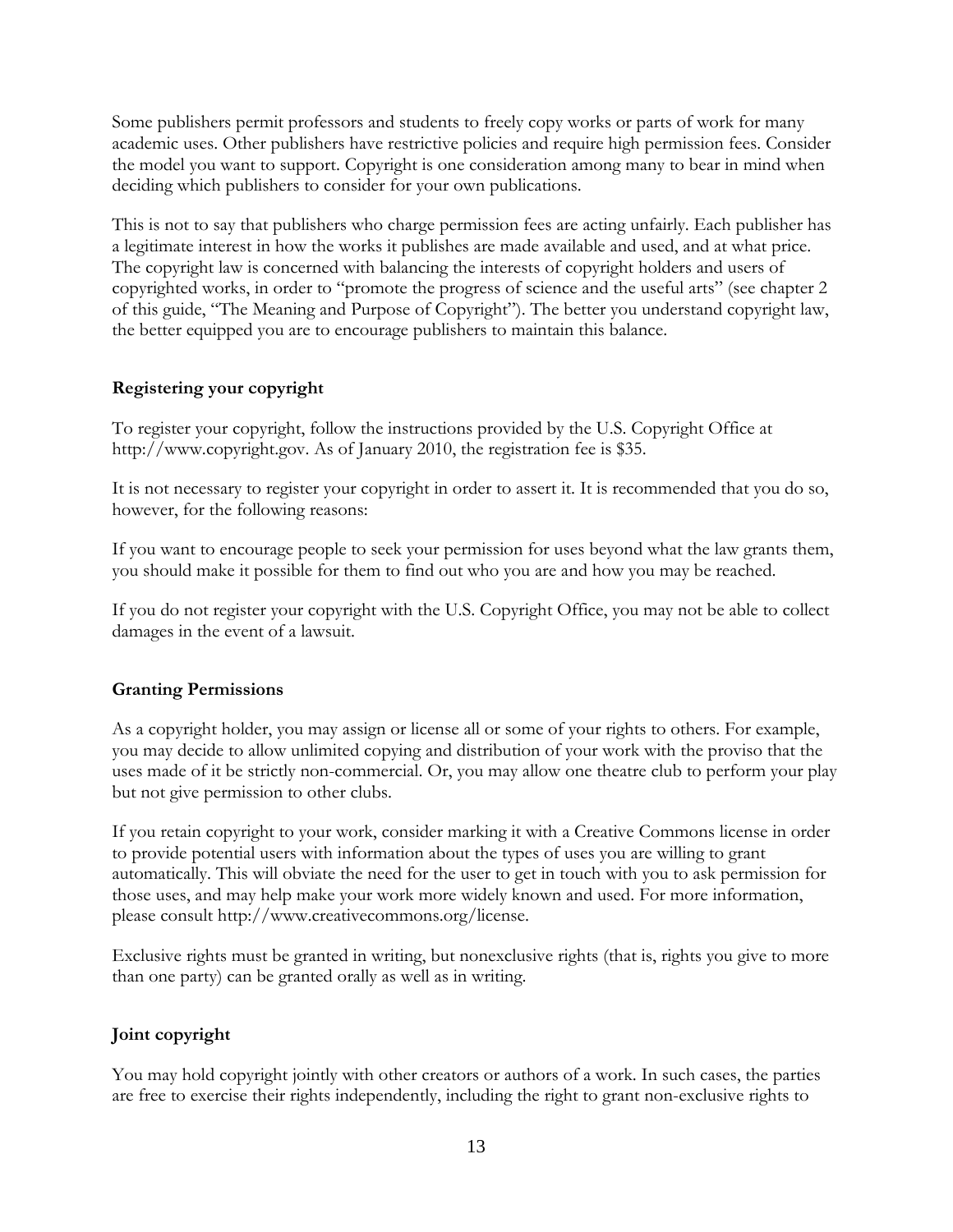new parties, as long as profits are shared equally. One party cannot re-assign copyright or grant an exclusive right to new parties, however, without the consent of the others.

If you embark upon a work of joint authorship, you are advised to consider the copyright question carefully. You and your colleague(s) should put your copyright agreement in writing, before the project begins.

## **13. Copyright Notices and Warnings**

#### **Notice for interlibrary-loan orders and copies made for library patrons:**

This notice must be printed prominently on interlibrary-loan order forms and posted at locations where copies are made for patrons:

Notice: Warning concerning copyright restrictions. The copyright law of the United States (Title 17, United States Code) governs the making of photocopies or other reproductions of copyrighted material. Under certain conditions specified in the law, libraries and archives are authorized to furnish a photocopy or other reproduction. One of these specific conditions is that the photocopy or reproduction is not to be used for any purpose other than private study, scholarship or research. If a user makes a request for, or later uses, a photocopy or reproduction for purposes in excess of Fair Use that user may be liable for copyright infringement. This institution reserves the right to refuse a copying order if, in its judgment, fulfillment of the order would involve violation of copyright law.

### **Notice for copies made for purposes of Moodle, e-reserve, and reproductions by the library for archival purposes:**

This notice must be affixed to copies made, unless the copy already contains a notice of copyright:

This material may be protected by copyright.

A better notice, recommended especially for works delivered via Moodle:

This material is made available for the educational purposes of students enrolled in [course] at Northern Seminary. The material is subject to U.S. copyright law and is not for further reproduction or transmission.

### **Notice for copying equipment:**

This notice must be posted on or near all photocopiers and other similar equipment on campus.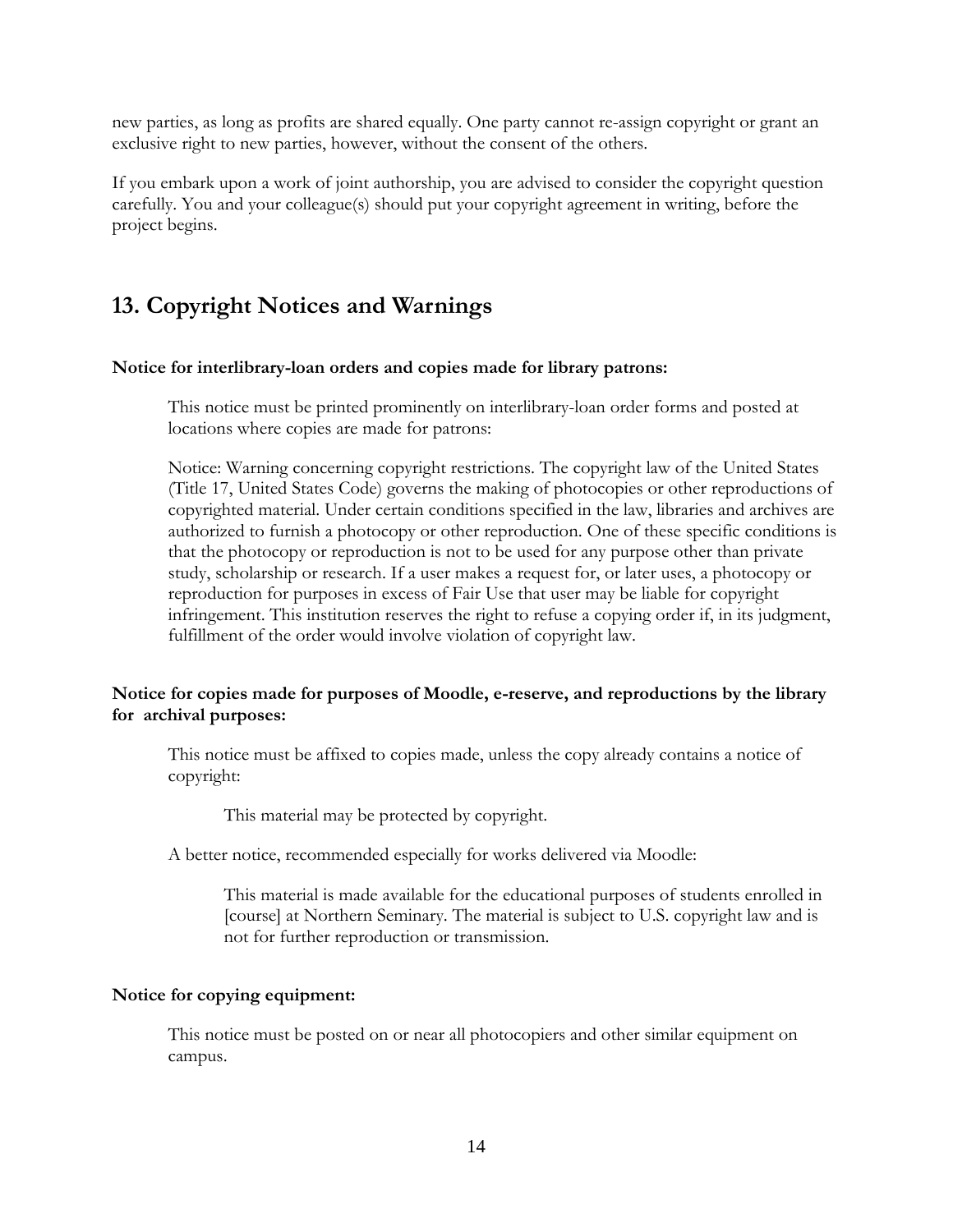Notice: The copyright law of the United States (Title 17, U.S. Code) governs the making of photocopies or other reproductions of copyrighted material. The person using this equipment is liable for any infringement. For more information, please consult the Northern Seminary Copyright Guide at \_\_\_\_\_\_\_\_\_\_\_\_\_\_\_\_\_\_\_\_\_\_\_\_\_\_\_\_\_\_\_

#### **Notice for CCLI-licensed material used in chapel:**

From the CCLI web site: As part of the terms and agreement you are responsible for including the copyright information on all songs reproduced under the Church Copyright License. This includes the song title, writer credit(s), copyright notice, and your church's CCLI license number…for example:

"Hallelujah" words and music by John Doe ©2000 Good Music Co. CCLI License # 0000

## **14. Use of Copyrighted Materials in Courses**

This section describes how you may use documents (book chapters, journal articles, etc.), audio, video, or images in Moodle or on reserve in the library.

For assistance, please contact Blake Walter, Brimson Grow Library, (630)620-2115, bwalter@seminary.edu.

Note: the application of Fair Use to the provision of course readings in particular is a highly contested area of copyright law. The following policy is based upon an extensive lay review of existing case law, opinions published by lawyers, and the official positions of such parties as the Association of American Universities, Association of Research Libraries, Association of American University Presses, and Association of American Publishers. Some aspects of our policy, such as the status of book chapters and the rules for journal articles, are not given in the text of the law, but represent what we believe is a moderate yet assertive understanding of the spirit of the law.

- 1. You may create a link in your Moodle course to a copy of the work that is available elsewhere on the Web. For example, you may wish to create a link to a journal article that is available in full text online through Brimson Grow Library. In such cases, no copyright consideration comes into play. To determine which articles are available online, or for help creating the link, please consult Blake Walter in the library.
- 2. If linking is not possible, follow the steps given in chapter 5 of this guide, "When Copyright Permission is Needed," modified as follows:
	- a) Copies of book chapters and journal articles may be posted without getting permission, subject to the following limitations: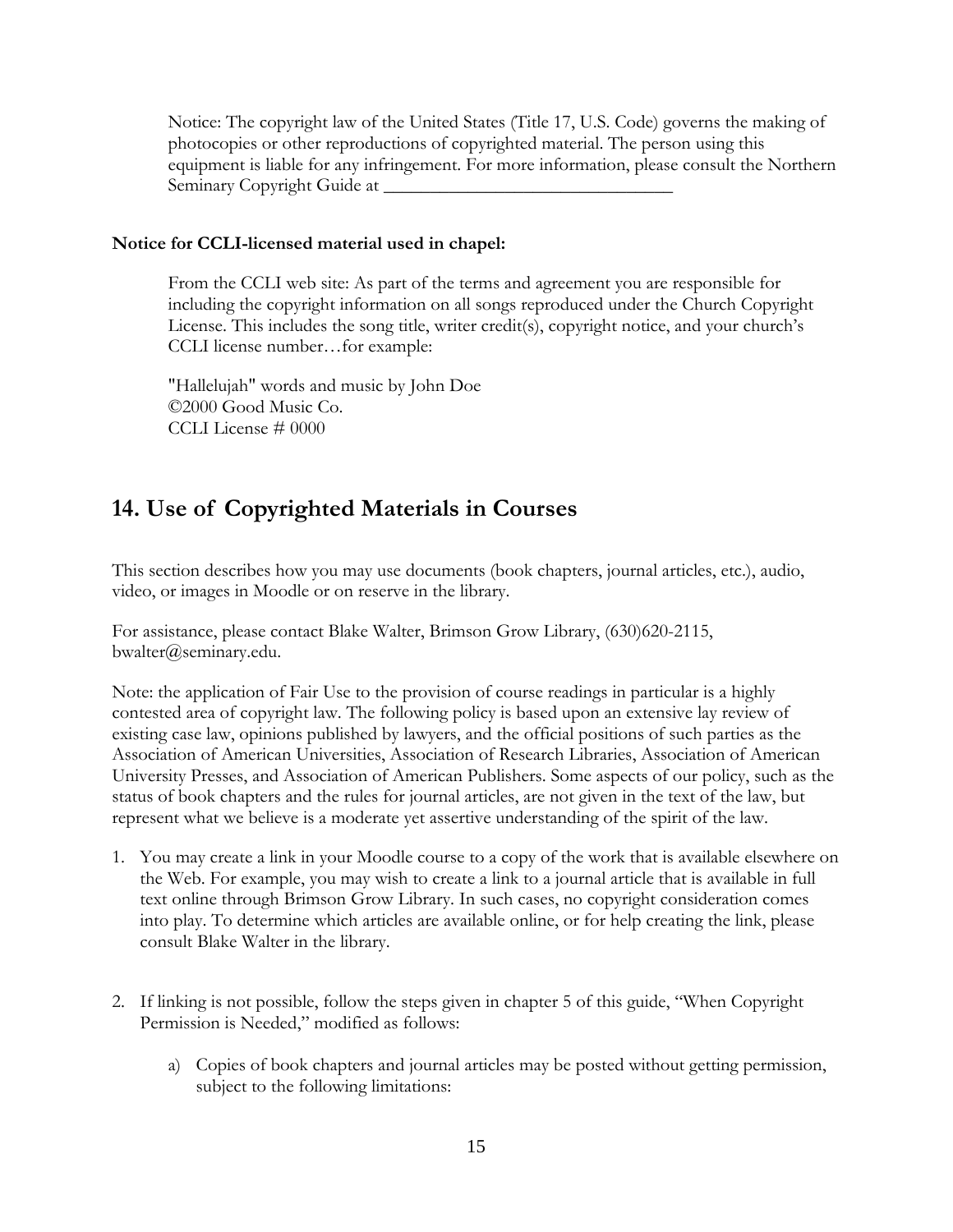Copyright permission is required for:

1) book chapters (or parts of books) equal to more than  $7\%$  of the whole book. Apply this rule to single-author books and to edited volumes.

A single photocopy of a book chapter or a part of a book may, however, be placed on reserve at the front desk in the library without copyright permission *if the library does not own a copy of the book.*

2) journal articles listed in your syllabus. Because journal articles are usually short works, it generally is not acceptable to post only a portion of a journal article as an assigned reading. In the case of a long article, it is acceptable to post up to 7% of an article in Moodle without copyright permission.

A single photocopy of a journal article may, however, be placed on reserve at the front desk in the library without copyright permission.

b) Copies of dramatic literary or musical works, such as stage plays, operas, and audiovisual recordings, may only be uploaded to Moodle "in an amount comparable to that which is typically displayed in the course of a live classroom session."

It is never permissible to remove or defeat encryption or copyright protection measures on media in order to create a digital copy.

- 3. If copyright permission is required for any material you wish to use, you must provide proof of granted copyright permission before the material will be uploaded to Moodle. Faculty are responsible for securing copyright permission; only materials where permission is granted without cost may be used.
- 4. The distribution of photocopied materials in class is governed by these same principles. It is a violation of Northern Seminary copyright policy to distribute copies of copyrighted material without prior permission from the copyright holder.
- 5. Materials posted in Moodle, placed on reserve in the library, or distributed in class:
	- must not substitute for the purchase of books or other materials readily available on the market for a fair price.
	- must not be copyright protected "consumable materials" such as workbooks, answer books, quizzes, etc. intended to be purchased and used by every student.
	- must not be copies of works that are marketed "primarily for the purpose of display as part of mediated instructional activities transmitted via digital networks." In other words, commercially available online instructional modules cannot be copied; they must be purchased.
	- must include a notice of copyright. For the wording of notices and warnings, see chapter thirteen of this guide, "Copyright Notices and Warnings."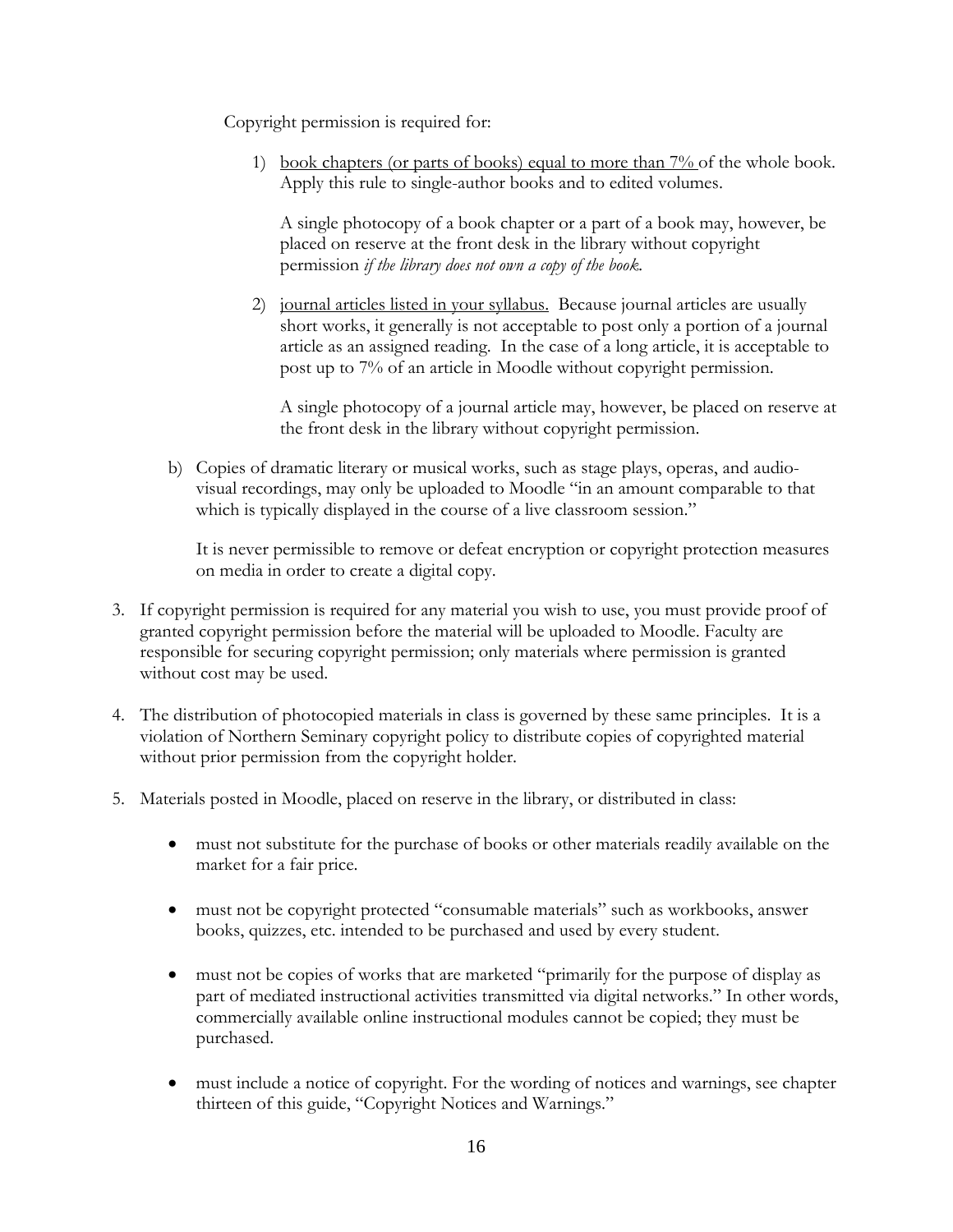must not be made from a copy that was not lawfully made and that you knew or had reason to believe was not lawfully made.

#### **Sample Scenarios**

**Q:** I have created some course Web pages outside of Moodle. Is it OK for me to post copyrighted documents there for my students to read online and/or download?

**A:** No. The seminary interprets such activities as falling outside the scope of Fair Use and other copyright exemptions described in this section. You must get permission of the copyright holders before posting copyrighted documents in this way.

#### Fair Use analysis:

Purpose: favorable. The use is being made at a nonprofit educational institution for the purpose of teaching, research, or scholarship.

Nature: moderately favorable. The documents (let us assume) have been previously published and are factual or nonfiction works.

Amount: moderately unfavorable. The whole work is being posted.

Effect: unfavorable. Making the documents freely and publicly available online could replace sale of the work or significantly impair the market or potential market for the work. (This is the decisive factor in our overall determination against Fair Use in this scenario, based on the seminary's understanding of U.S. case law.)

**Q:** I want my students to watch a video of a political speech and analyze it rhetorically. Can I post a copy of this video within Moodle in order to stream it to my students over the Web?

**A:** Yes. The seminary considers this an instance of Fair Use. Note also that you could choose to place a copy of the video on reserve at the library.

#### Fair Use analysis:

Purpose: favorable. The use is being made at a nonprofit educational institution for the purpose of teaching, research, scholarship, criticism or comment. Moodle restricts access to only your students.

Nature: moderately favorable. The video (let us assume) has been previously published and is factual or nonfiction.

Amount: moderately favorable. The whole work is being posted, but this length is appropriate to the favored educational purpose. It will be displayed "in an amount comparable to that which is typically displayed in the course of a live classroom session."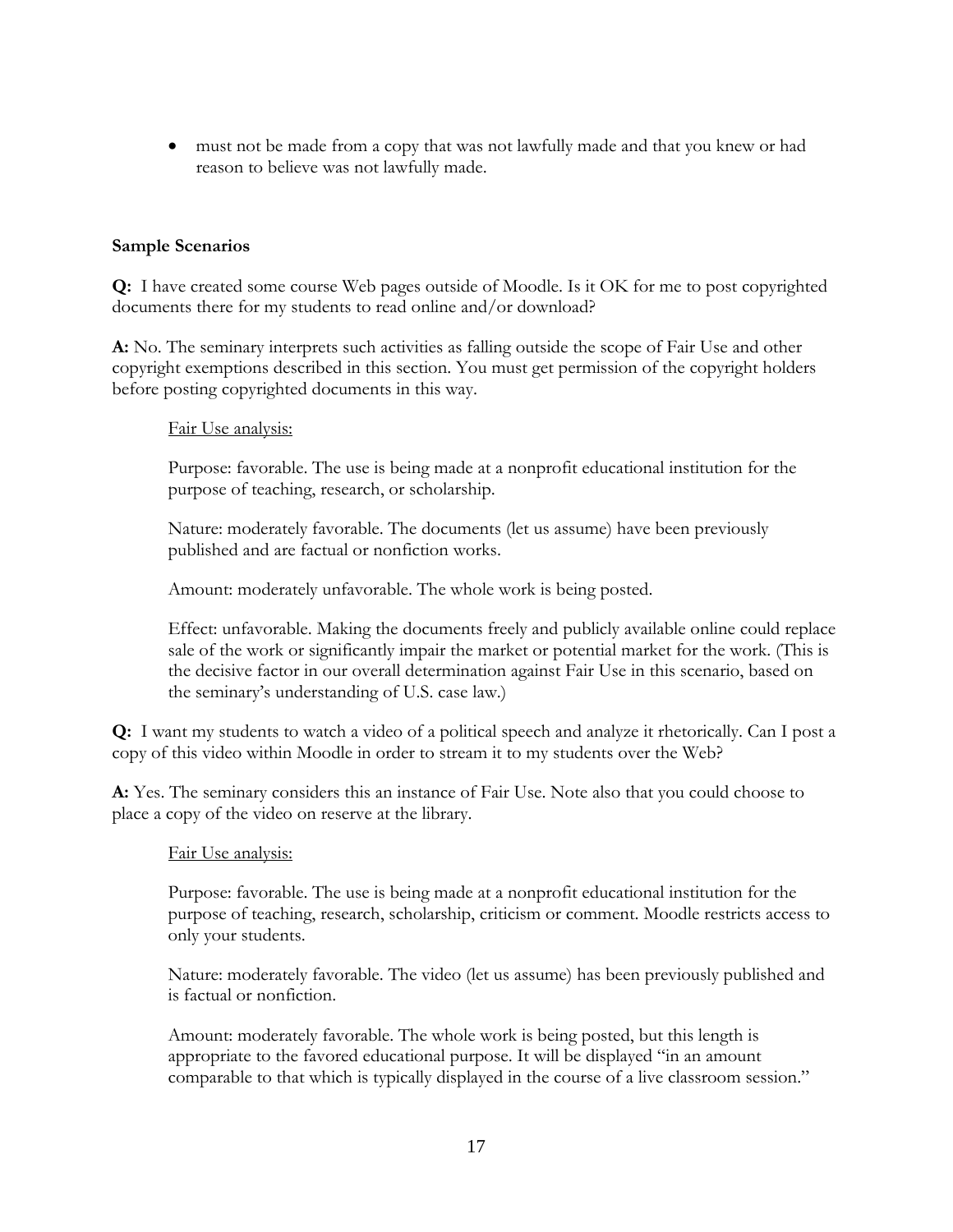Effect: favorable. Streaming the video from Moodle does not significantly impair the market or potential market for the work because Moodle restricts access to only your students.

### **15. Chapel Services**

This section describes how you may use works in chapel.

Follow the steps given in chapter 5 of this guide, "When Copyright Permission is Needed," modified as follows.

The following is not an infringement of copyright:

"Performance of a nondramatic literary or musical work or of a dramatico-musical work of a religious nature, or display of a work, in the course of services at a place of worship or other religious assembly." *§110 (3), Copyright Act* 

While Section 110 (3) of the Copyright Act gives broad permission for the performing or displaying of certain copyrighted works like hymns, Christmas cantatas, passion plays, etc., it does not give permission to duplicate or distribute copyrighted material. It also only governs activity taking place at the place of worship, not activity outside the place of worship or the transmission of copyrighted works to outside the place of worship. *Copying* a sheet of music onto a transparency or *scanning or transcribing it* to a digital image that can be projected from a computer is not permitted by \$110 (3).

All music copied either onto handouts to be distributed or into a digital format for projection on a screen for chapel is subject to the terms of the seminary's CCLI license. During scheduled reporting periods, all instances of copying are tallied and reported back to CCLI. Complete information on the CCLI license can be found at http://www.ccli.com, including instructions in the site's Support section.

Works not covered by CCLI may not be duplicated for chapel services without prior permission from the copyright holder.

Any recordings of chapel services should not include the performance or display of copyrighted works unless prior permission has been obtained to further broadcast the copyrighted material outside of the chapel service.

For further information about the seminary's CCLI license, contact Jennifer Ould, (630)620-2101, jould@seminary.edu.

### **Sample Scenarios**

**Q**: May I project a passage of Scripture on the screen during a chapel service, taken from any version of the Bible?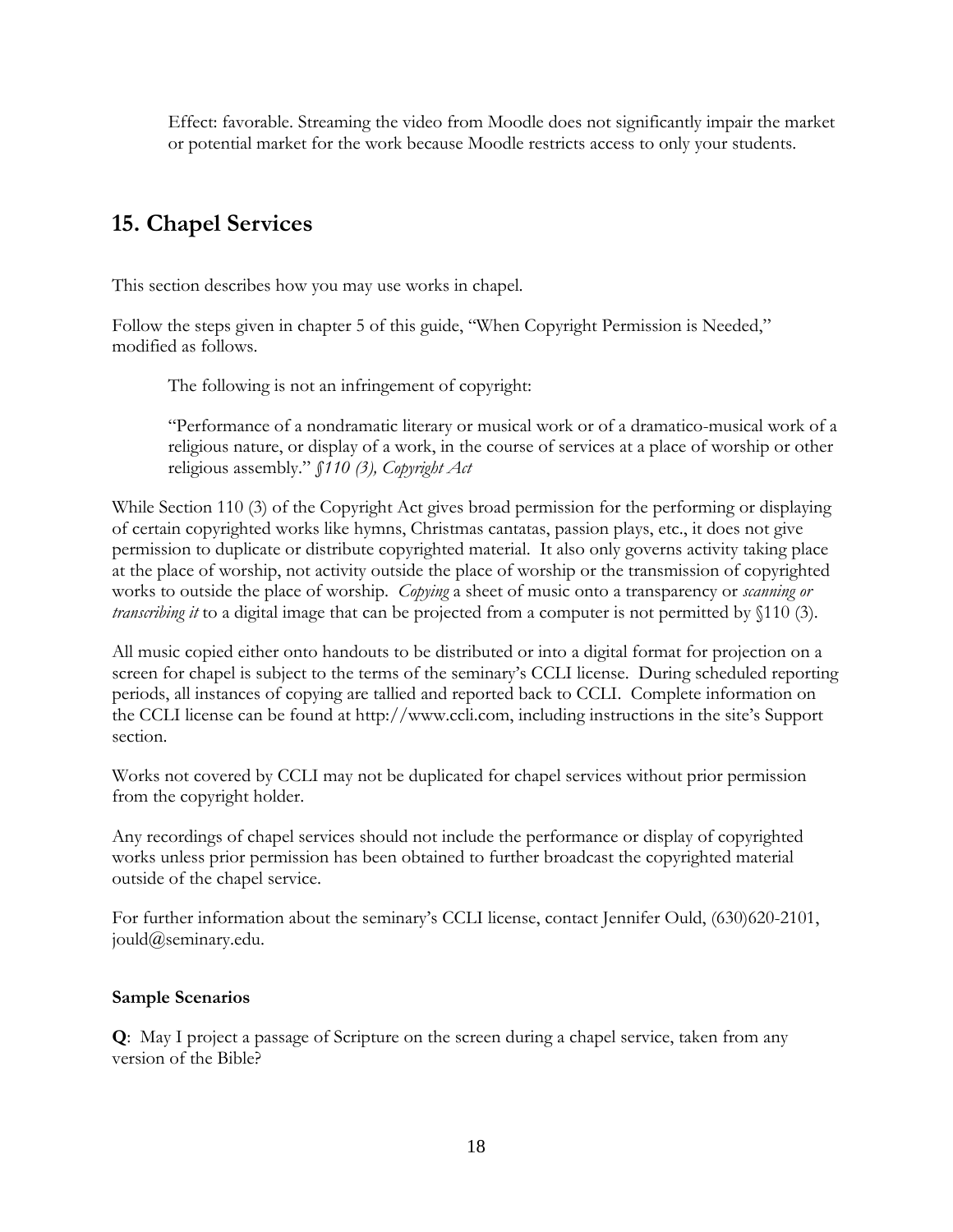**A**: One of the best resources to consult is http://www.biblegateway.com. Follow the links to "Available Versions", click on a specific version, and click on the link to view copyright information about that version. Many versions allow copying or quoting of passages up to 500 verses, often with additional permissions specifically for use in worship services or church bulletins.

**Q**: May I project the words or music of a hymn or praise song?

**A**: Only if the work is included under the terms of our CCLI license.

**Q**: May I project images taken from the Web or elsewhere?

**A**: Be careful with the use of images in multimedia presentations. Unless you know that the image is in the public domain ("old" art, architecture visible to the public), or you know that the site from which the images come gives permission to use the material in presentations, you might not have permission to use it. Projection for a limited time to a limited audience (the duration of a chapel session) is more likely to be covered by Fair Use than presentations that are recorded for future playback or uploading to the Web. Use for chapel is different than use in a classroom. (See chapter 16 below.)

**Q**: May I show a clip from an audio-visual work during a chapel service?

**A**: "Dramatico-musical works of a religious nature" are permitted. For non-religious audio-visual works, short clips that do not represent a substantial portion of a work or the heart of a work are permissible under Fair Use. Especially when working with audio-visual clips from the Internet, check for a Creative Commons license that gives permission for non-profit use.

**Q**: May I photocopy the sheet music for all of the performers participating in a chapel service?

**A**: Only if it is covered by the seminary's CCLI license or if the work specifically gives permission for such copying. Even if a hymn is in the public domain, the sheet music in the hymnal is most likely copyrighted by the publisher.

### Fair Use analysis:

Purpose: favorable. The use is being made at a nonprofit educational institution.

Nature: unfavorable. The music to be performed is a highly creative work.

Amount: unfavorable. The whole work is being copied.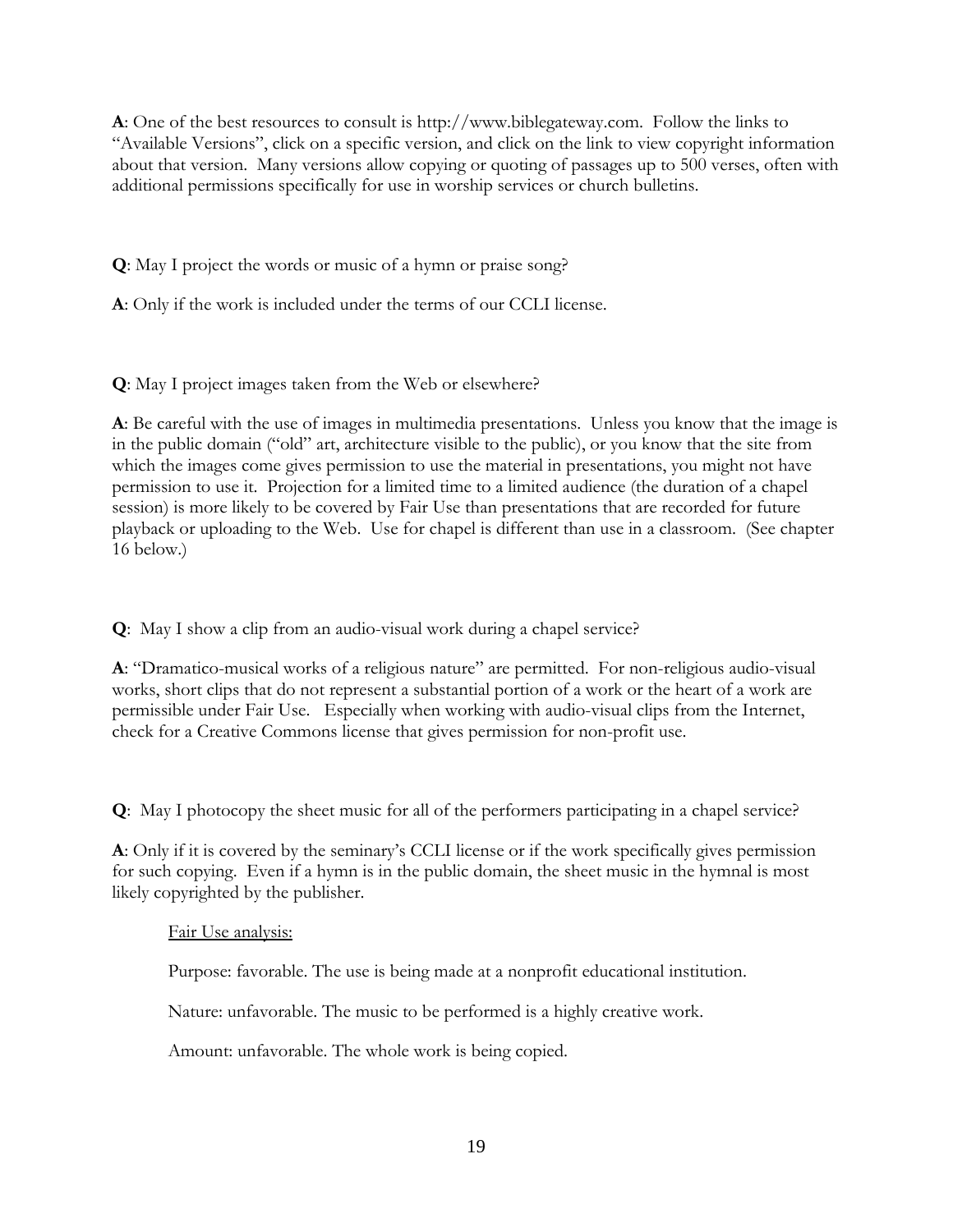Effect: unfavorable. The photocopying would replace sale of the work and numerous copies would be made. A mature market exists to supply sheet music to musicians.

### **16. Classroom Activities**

This section describes how you may use works in the classroom. The law provides broad permission for most classroom activities.

Follow the steps given in chapter 5 of this guide, "When Copyright Permission is Needed," modified as follows.

The following is not an infringement of copyright:

"Performance or display of a work by instructors or pupils in the course of face-to-face teaching activities of a nonprofit educational institution, in a classroom or similar place devoted to instruction, unless, in the case of a motion picture or other audio-visual work, the performance, or the display of individual images, is given by means of a copy that was not lawfully made under this title and that the person responsible for the performance knew or had reason to believe was not lawfully made." *§110 (1), Copyright Act* 

### **Sample Scenarios**

**Q**: I use PowerPoint slides to supplement my course lectures. May I include on them cartoons, graphs, or other images that I copied from elsewhere?

**A**: Yes. This use is justified by the copyright exemption described in this section. But be sure to exercise good scholarly practice by citing your sources.

**Q**: Can I safely quote the following phrase in class: "When stride is long, and breath is deep, and keen the mountain-air, Come back to me! Come back to me, and say my land is fair!"

**A**: This is an odd question. Why do you ask?

**Q**: May I show a documentary or play a piece of music in class?

**A**: Yes. These uses are justified by the copyright exemption described in this section.

Note about the TEACH Act (http://www.copyright.gov/legislation/pl107-273.html)

In 2002, Congress expanded Section 110 (2) of the copyright law to provide additional options for educators wanting to broadcast copyrighted material for the purpose of distance education. The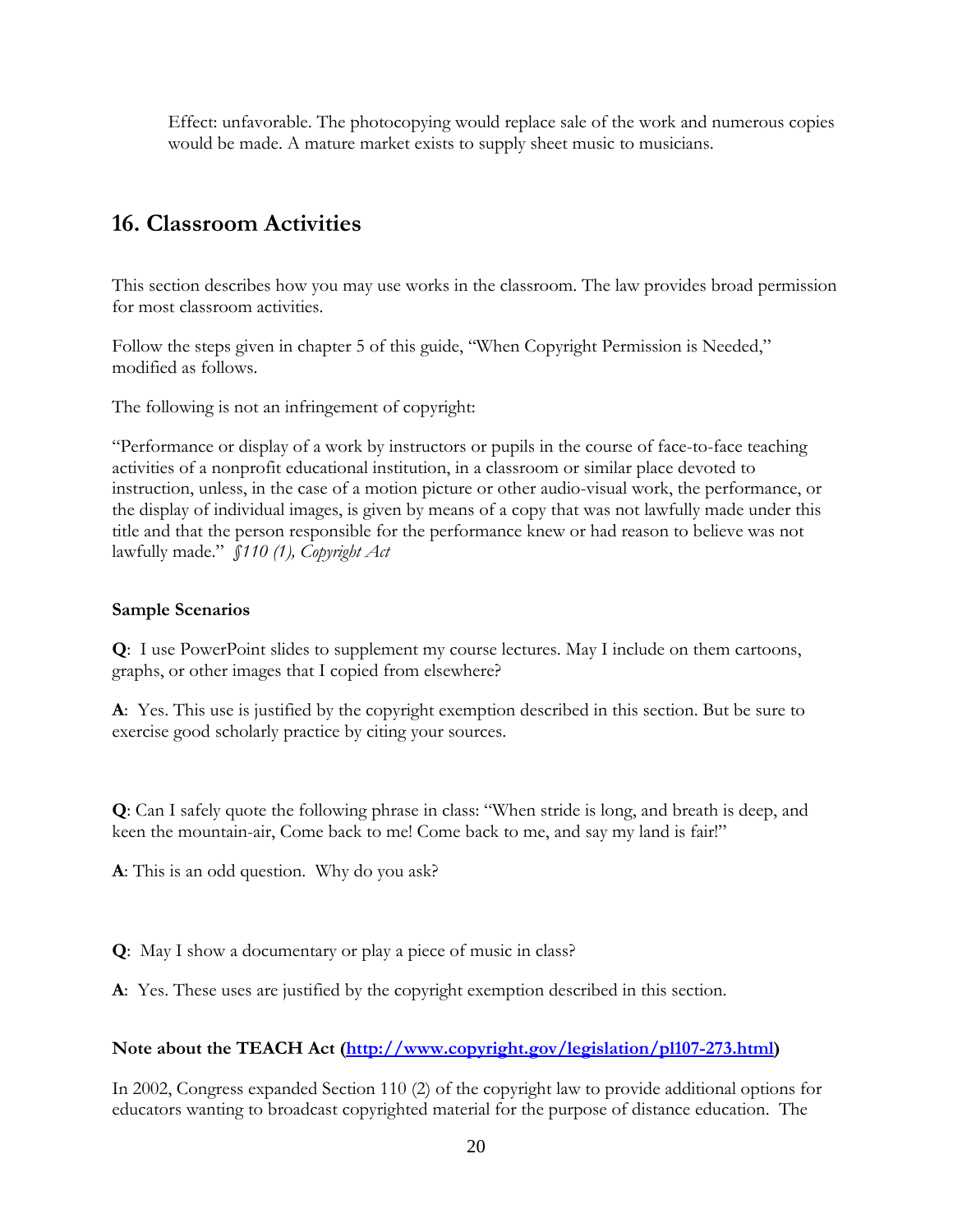TEACH Act adds over 13 requirements/conditions to what may be transmitted for the purposes of distance education. An unfortunate side-effect of the TEACH Act is that meeting the requirements of the Act is so complex, many educators resort to Fair Use instead because it is less complex than the expanded regulations of Section 110 (2). A suggested checklist for the TEACH Act can be found at http://www.utsystem.edu/OGC/IntellectualProperty/teachact.htm#actsummary

# **17. Non-Curricular—File Sharing or Copying CDs / DVDs / Documents / Other Media**

This section describes how faculty, staff, and students may copy or reformat works for noncurricular purposes.

Follow the steps given in chapter 5 of this guide, "When Copyright Permission is Needed."

### **The Digital Millennium Copyright Act (DMCA) & Campus Liability**

In 1998, the Digital Millennium Copyright Act added section 512 to Chapter 5 of Title 17, United States Code. Section 512 provides some limitations to liability for network service providers, which includes most college and university I.T. departments. One of the prerequisites for network service providers is to list on their web site and provide the Copyright Office the contact information for a designated agent to respond to infringement notifications from copyright holders. See http://www.copyright.gov/onlinesp/

Northern Seminary's designated agent is Dwight Hawley, (630)620-2129, dhawley@seminary.edu.

#### **Sample Scenarios**

**Q**: I own some videotapes and would like to transfer them to DVD. Is that OK?

**A**: Yes. Fair Use is generally understood to include the right to reformat material you own. This is especially true if the DVD version is not available on the market.

**Q**: I borrowed a CD from the library. May I make a copy of it for myself?

**A**: Only if you get the copyright owner's permission.

**Q**: I'm creating a PowerPoint presentation for an upcoming meeting on campus. Can I include an image I found on the Web?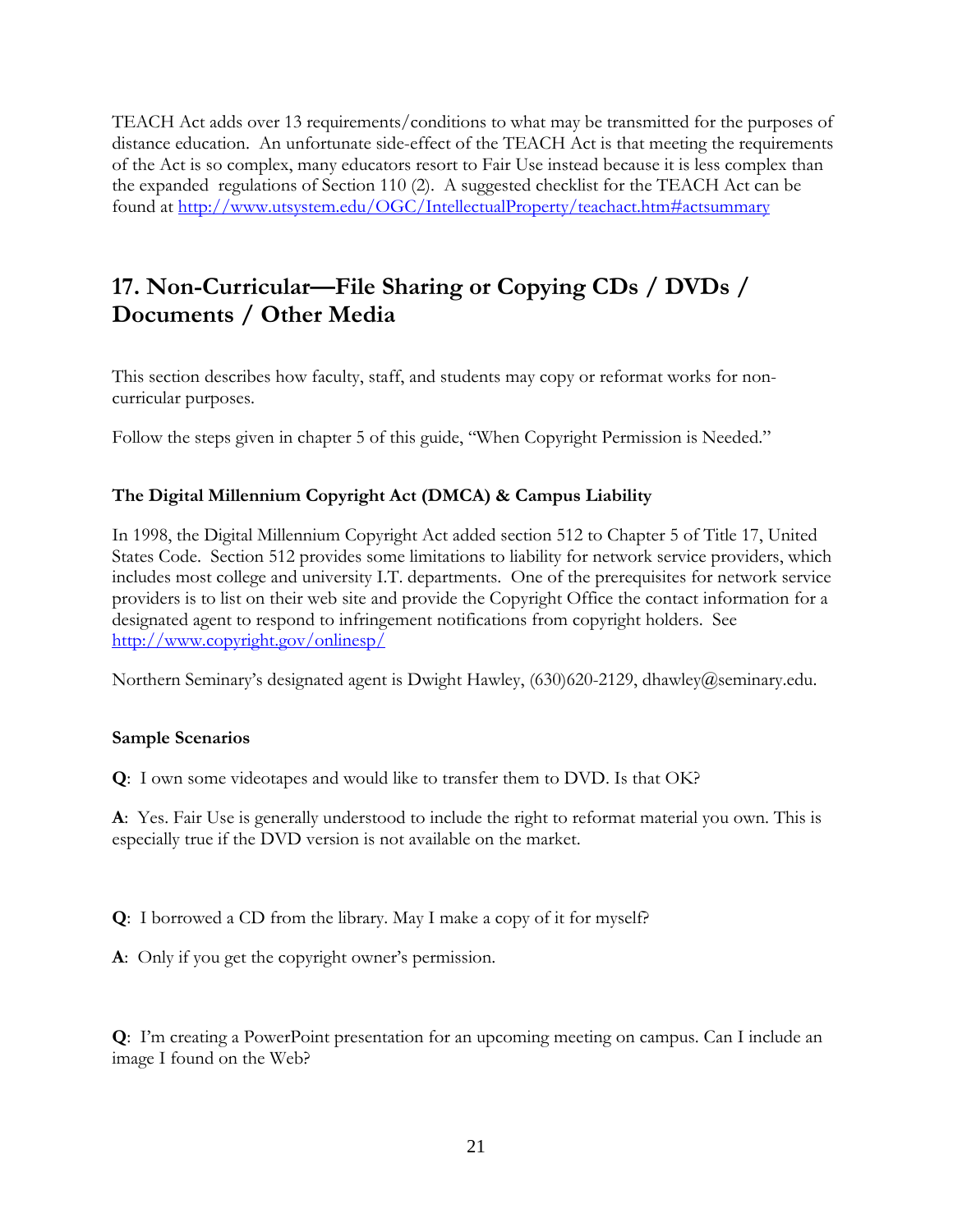**A**: Probably, but it would be better to use an image that provides explicit permission for such uses. (See the Sample Scenario for the use of images in chapel in chapter 15.)

Fair Use analysis:

Purpose: moderately favorable. Your use is for an activity of a nonprofit educational institution, but it isn't for the purpose of teaching or scholarship.

Nature: moderately unfavorable. The image is creative rather than factual.

Amount: unfavorable. You want to use the whole work.

Effect: favorable. You are making only one copy, and there is no significant effect on the market or potential market for the image. You are making the image available only for a limited time.

## **18. Non-Curricular—Personal Web Pages**

This section describes how faculty, staff, and students may use works on non-curricular Web pages.

Follow the steps given in chapter 5 of this guide, "When Copyright Permission is Needed."

### **Sample Scenarios**

**Q**: Can I include on my Web site a text or image created by someone else?

**A**: Probably not, unless you have the copyright owner's permission.

### Fair Use analysis:

Purpose: moderately unfavorable. Your use is entertainment or general interest. If you are profiting from the site, your use is commercial (less favorable).

Nature: favorable or unfavorable. The work in question is factual (more favorable) or creative (less favorable).

Amount: favorable or unfavorable. You are using a portion of the work (more favorable) or the whole work (less favorable).

Effect: unfavorable. You are making the work publicly accessible. This could replace sale of the work or significantly impair the market or potential market for the work.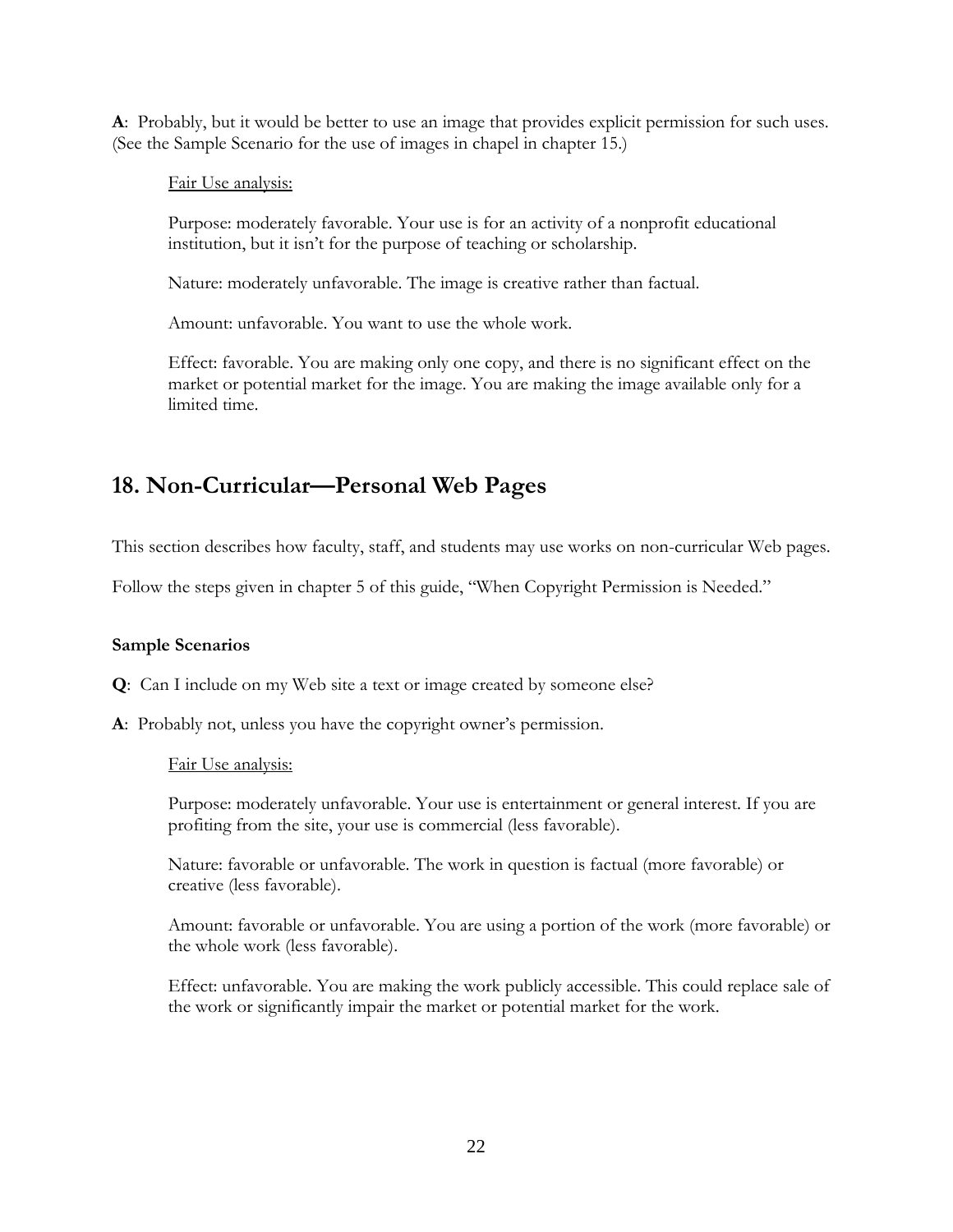# **19. Non-Curricular—Posters / Signs**

This section describes how faculty, staff, and students may use works on posters or signs to be displayed publicly.

Follow the steps given in chapter 5 of this guide, "When Copyright Permission is Needed."

#### **Sample Scenarios**

- **Q**: Can I include on my poster an image I found on the Web?
- **A**: Probably, but it would be better to use an image that provides explicit permission for such uses.

#### Fair Use analysis:

Purpose: favorable or unfavorable. Your use is educational (more favorable) or entertainment or general interest (less favorable). If you are advertising a commercial service, your use is less favorable.

Nature: favorable or unfavorable. The image has low artistic value (more favorable) or high artistic value / creativity (less favorable).

Amount: unfavorable. You are using the whole image.

Effect: moderately favorable. You are making the work publicly accessible, but only for a limited time. Your use of the image likely will not replace sale of the work or significantly impair the market or potential market for the work.

### **20. Reproductions by Libraries and Archives**

§108, Copyright Act provides specific copyright exemptions for libraries and archives for the purposes of preservation and interlibrary loan:

Note: for the wording of notices and warnings described below, see chapter 13 of this guide, "Copyright Notices and Warnings."

Libraries and archives may:

 make up to 3 copies of an unpublished work in their collections solely for purposes of preservation and security or for deposit for research use in another library or archives. If the copy is made in digital format, it may not be made available to the public in that format outside the premises of the library or archives.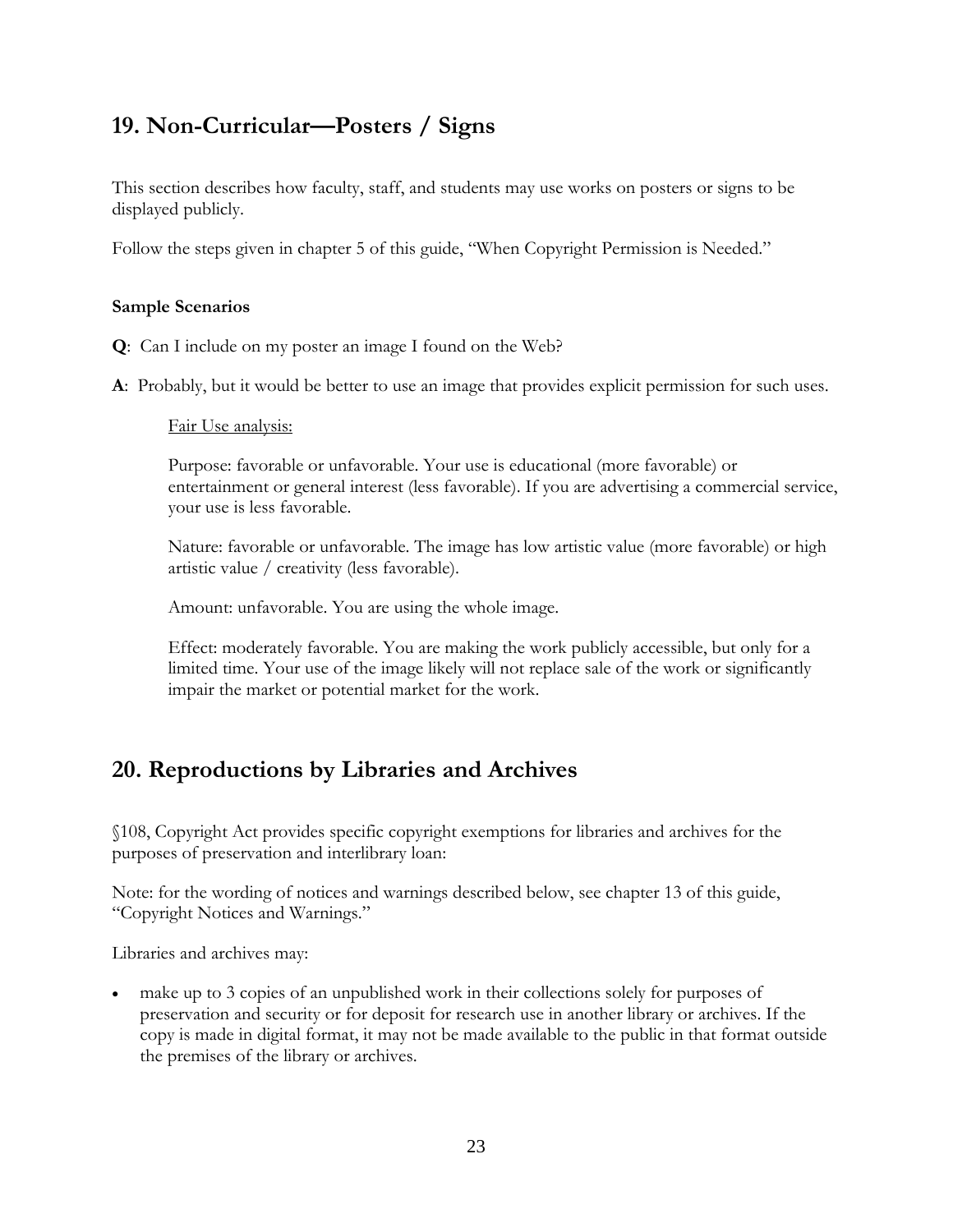- make up to 3 copies of a published work solely for the purpose of replacement of a copy that is damaged, deteriorating, lost, or stolen, or if the existing format in which the work is stored has become obsolete, if:
	- a) the library or archives has determined, after a reasonable effort, that an unused replacement cannot be obtained at a fair price, and
	- b) a copy made in digital format is not made available to the public in that format outside the premises of the library or archives.
- make one copy for a patron or to fulfill an interlibrary loan request of no more than one article or other contribution to a copyrighted collection or periodical issue, or a small part of any other copyrighted work, if:
	- a) the copy becomes the property of the user and the library or archives has had no notice that the copy would be used for any purpose other than private study, scholarship, or research; and
	- b) the library or archives displays prominently, at the place where orders are accepted, and includes on its order form, a warning of copyright.
- make one copy for a patron or to fulfill an interlibrary loan request of an entire work or a substantial part of it, if:
	- a) the library or archives has determined, after a reasonable effort, that the work cannot be obtained at a fair price; and
	- b) the copy becomes the property of the user and the library or archives has had no notice that the copy would be used for any purpose other than private study, scholarship, or research; and
	- c) the library or archives displays prominently, at the place where orders are accepted, and includes on its order form, a warning of copyright.

In all cases, the library or archives:

- may not charge more than what is necessary to cover the cost of making the copy.
- must include a notice of copyright on the copy made, or in the absence of a notice, a warning that the material may be protected by copyright.
- will not be held liable, nor will an employee of the library or archives be held liable, for copyright infringement resulting from unsupervised copying by patrons, provided that copying equipment displays a notice that the making of a copy may be subject to copyright law.
- may not engage in systematic or concerted copying or distribution of copies.
- In addition to the specific exemptions provided here, libraries and archives may also avail themselves of the Fair Use exemption.